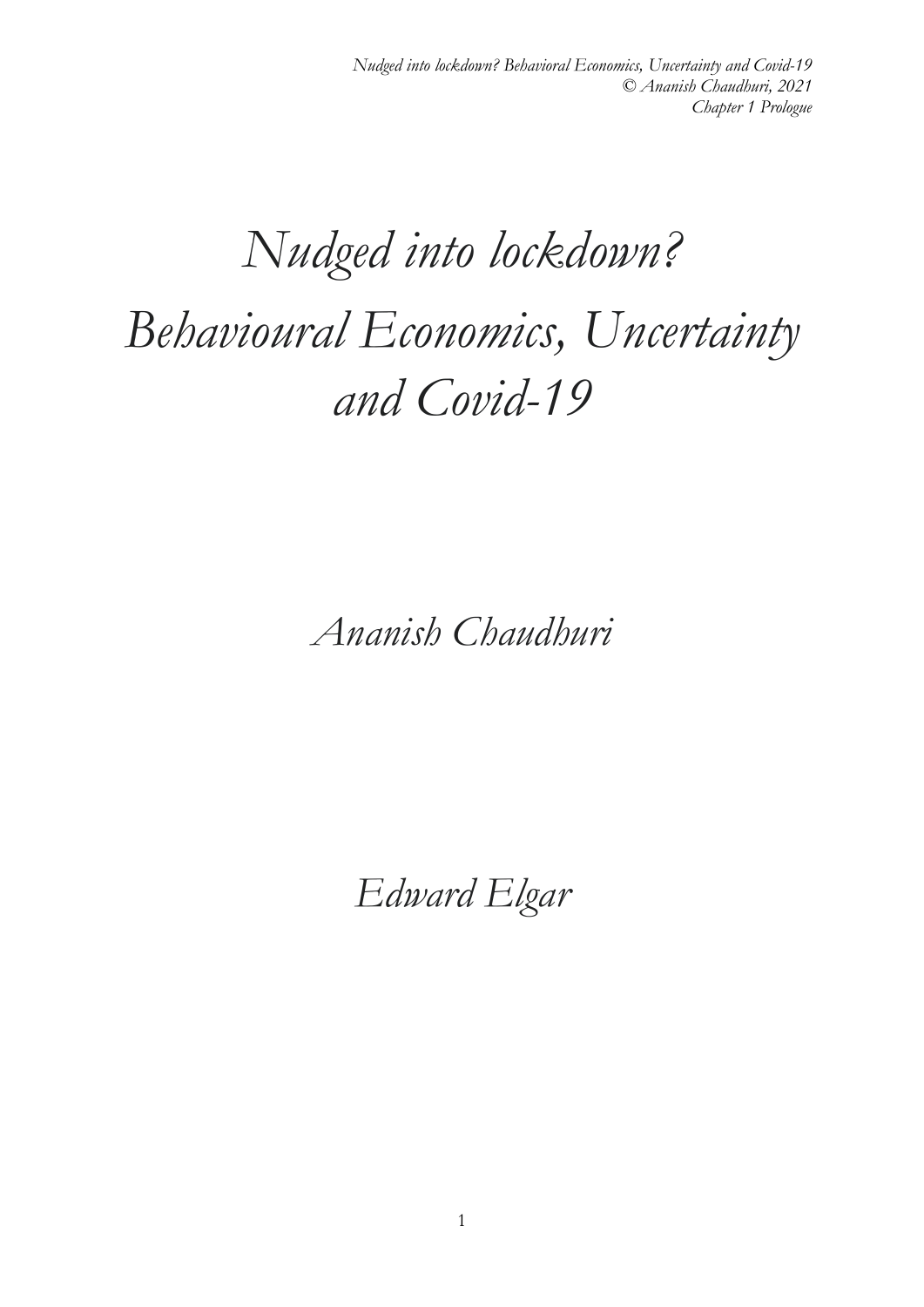*Nudged into lockdown? Behavioral Economics, Uncertainty and Covid-19 © Ananish Chaudhuri, 2021 Chapter 1 Prologue*

*Le sens commun n'est pas si commun. (Common sense is not so common) François-Marie Arouet (Voltaire),Writer, historian and philosopher 21 November 1694 – 30 May 1778*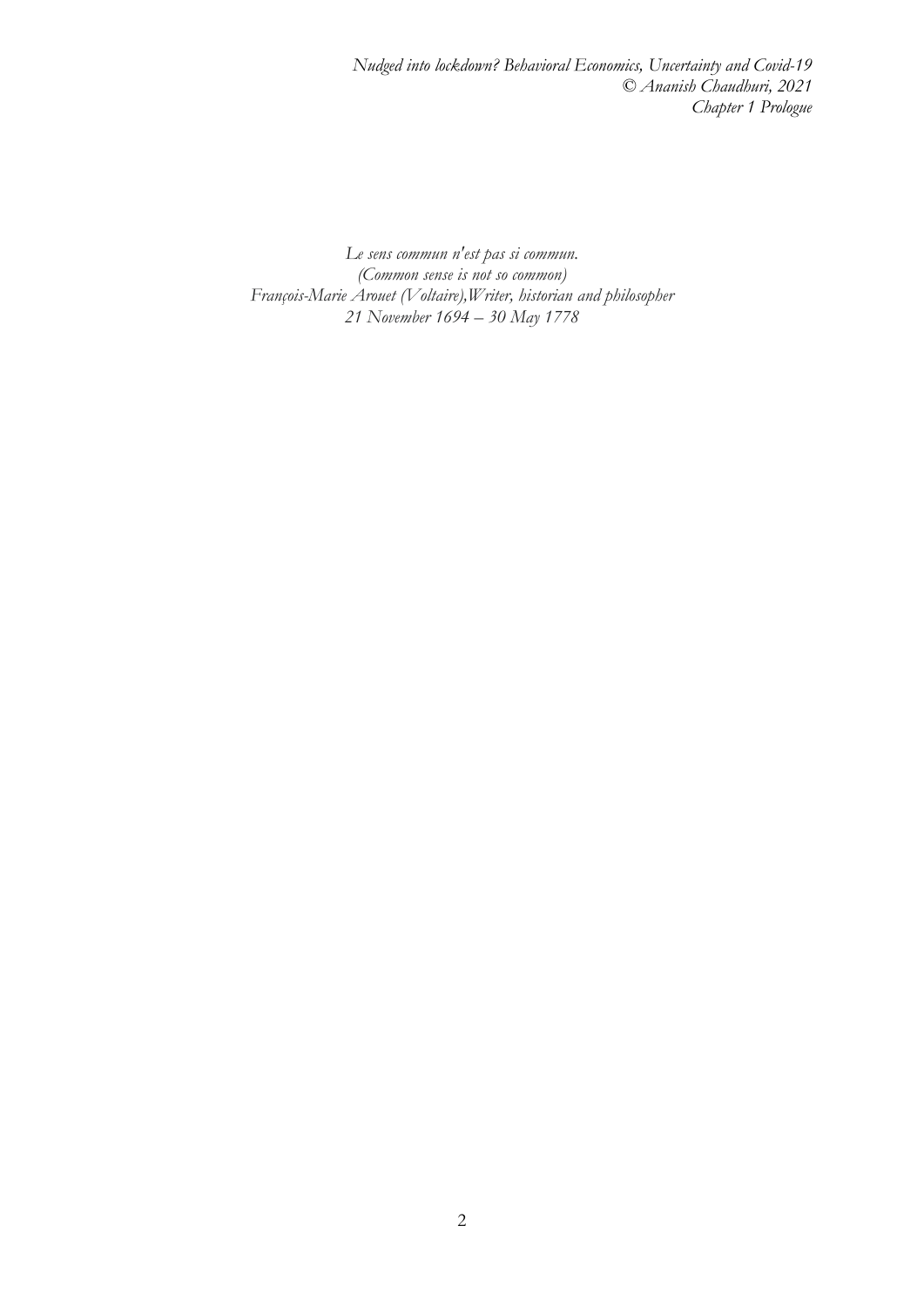*Nudged into lockdown? Behavioral Economics, Uncertainty and Covid-19 © Ananish Chaudhuri, 2021 Chapter 1 Prologue*

*Chapter 1 Prologue*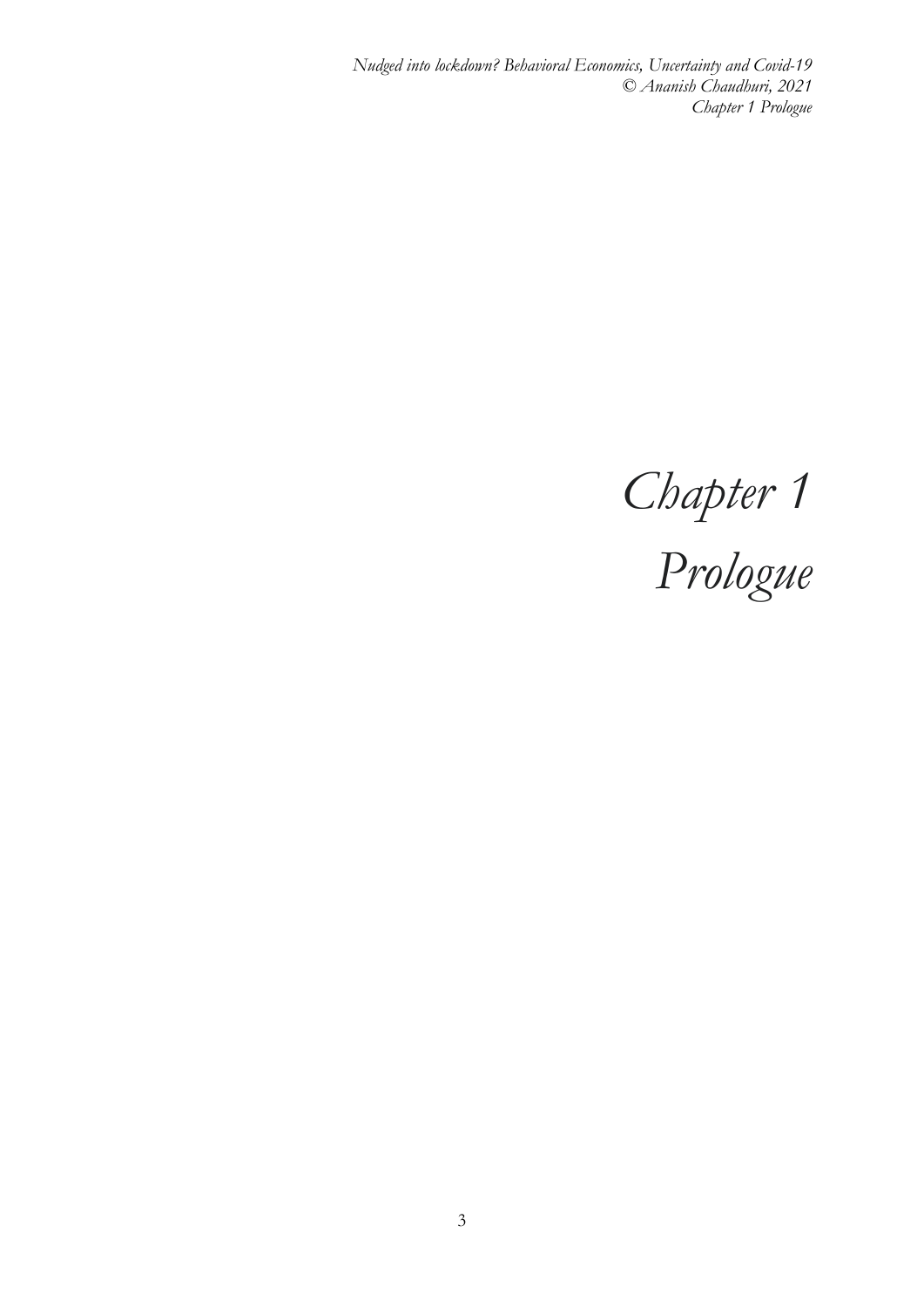In December 2019, a new coronavirus (SARS-CoV-2) emerged in Wuhan, China. The virus caused an acute respiratory disease, Covid-19. Within a few months, the disease had spread around the world. On March 11, 2020, the World Health Organization (WHO) declared Covid-19 to be a pandemic. With cases and deaths rising, public health systems under pressure, and no effective anti-viral treatment, most countries in the world resorted to non-pharmaceutical interventions in an attempt to suppress/mitigate the disease.

Almost all of these measures across the world took the form of extreme physical (or social) distancing; often referred to as "lockdowns". Such lockdowns included some or all of the following measures: border closures and cancellation of international flights, restrictions on large gatherings (typically more than 10, 50 or 100 people) leading to cancellation of games, concerts, weddings, funerals, conferences and closure of schools, movies, theaters, bars, restaurants, churches, gyms and other such places that see large congregations of people at one time; work place closures with people asked to work from home as far as practicable; and often even restrictions on internal mobility including suspension of domestic travel. By April 2020, some countries, like my home country of New Zealand, adopted harsher lockdowns in the form of shutting down everything other than what were deemed essential services such as supermarkets and hospitals. Even industries like construction, where physical distancing came naturally and did not pose a serious constraint, were shut down. India and Israel also adopted similar draconian mitigation policies.<sup>1</sup>

In most cases, people were effectively shut-in; they were discouraged from venturing out of their homes except for essential work or to get exercise. And if and when they ventured out, people were encouraged to behave as if they had Covid-19, wear protective equipment like masks and gloves, and always stay within their "bubble" that included only people that were resident in the same household at the time the lockdown was announced. This also implied that often members of the same household were caught out if they were in different places at the time and had to essentially shelter in place till such time that the lockdowns were lifted. Not surprisingly,

<span id="page-3-0"></span><sup>1</sup> The Coronavirus Government Response Tracker at the Blavatnik School of Government of the University of Oxford provides measures of lockdown stringency depending on the exact form of the restrictions. According to the tracker, the countries that adopted the most stringent measures in early 2020 included India, Israel and New Zealand. [https://www.bsg.ox.ac.uk/research/research-projects/coronavirus-government-response-tracker.](https://www.bsg.ox.ac.uk/research/research-projects/coronavirus-government-response-tracker) Of course, there were countries that never implemented much in the way of lockdowns. This smaller list of countries includes Sweden, Iceland, Japan and Taiwan. Sweden's response was, of course, the subject of much heated debate. In the case of Japan, it is likely that a long culture of limited physical contact (such as bowing rather than handshaking) and being comfortable with mask-wearing as a matter of practice made a big difference. Iceland and Taiwan set up extensive testing and contact tracing mechanisms reasonably quickly. As always, sceptics may well ask, why did something work in one place and not in another? I am sure there will be a lot of research forthcoming on the epidemiological and public health aspects of Covid-19. I am going to side-step much of this debate as being beyond the scope of this volume since I am less concerned about the response per se and more concerned about the thought processes that lay behind those policy responses and the near unanimity around the world about the need for lockdowns.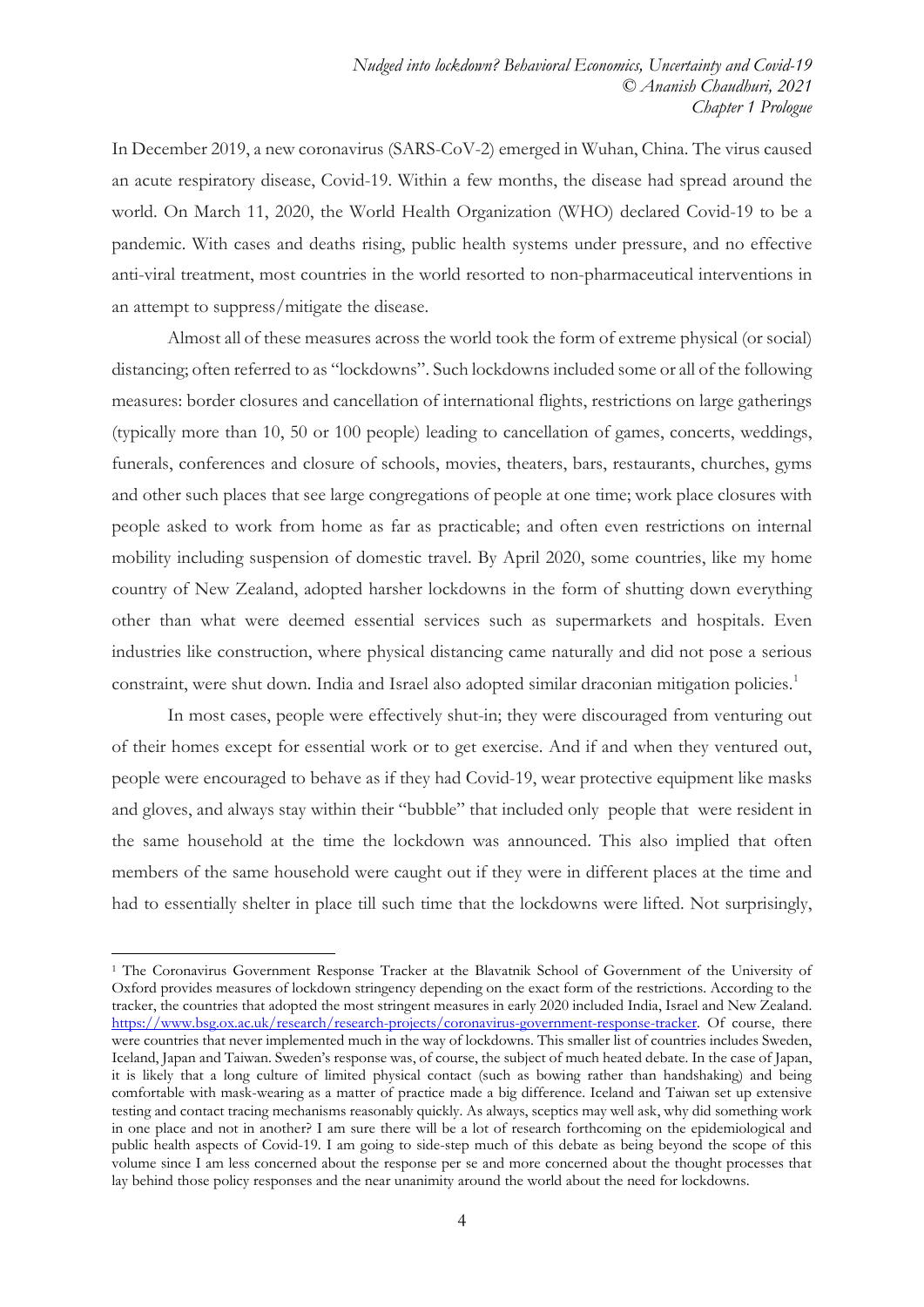allusions to the famous Albert Camus novel "The Plague" (La Peste) about a plague sweeping through the city of Oran were invoked repeatedly.

The strong support for lockdowns was surprising, since prior to this, the consensus in the epidemiological community seemed to be that large scale lockdowns or quarantine were not effective nor desirable in combating infectious diseases. Thomas Inglesby is Professor and Director of the Center for Health Security at Johns Hopkins University's Bloomberg School of Public Health. In the aftermath of the H5N1 (Avian flu) pandemic, Inglesby and his co-authors wrote in a 2006 journal article:

"There are no historical observations or scientific studies that support the confinement by quarantine of groups of possibly infected people for extended periods in order to slow the spread of influenza. A World Health Organization (WHO) Writing Group, after reviewing the literature and considering contemporary international experience, concluded that "forced isolation and quarantine are ineffective and impractical." Despite this recommendation by experts, mandatory large-scale quarantine continues to be considered as an option by some authorities and government officials.

The interest in quarantine reflects the views and conditions prevalent more than 50 years ago, when much less was known about the epidemiology of infectious diseases and when there was far less international and domestic travel in a less densely populated world. It is difficult to identify circumstances in the past half-century when large-scale quarantine has been effectively used in the control of any disease. The negative consequences of large-scale quarantine are so extreme (forced confinement of sick people with the well; complete restriction of movement of large populations; difficulty in getting critical supplies, medicines, and food to people inside the quarantine zone) that this mitigation measure should be eliminated from serious consideration."[2](#page-4-0)

While reasonable people may disagree on whether large-scale lockdowns may or may not be the panacea, there was something about the uniformity of responses across different countries that was striking. Fairly early on in 2020, it became clear that the lockdowns had little impact on Covid-19 mortality. This was true if one compared across countries at a point in time<sup>[3](#page-4-1)</sup>, across

<span id="page-4-0"></span><sup>2</sup> Inglesby, T.V., Nuzzo, J.B., O'Toole, T., & Henderson, D.A. (2006). Disease mitigation measures in the control of pandemic influenza. *Biosecurity and Bioterrorism: Biodefense Strategy, Practice, and Science*, *4*(4), 366-375. doi:10.1089/bsp.2006.4.366. PubMed PMID: 17238820.

<span id="page-4-1"></span><sup>3</sup> Chaudhry, R., Dranitsaris, G., Mubashir, T., Bartoszko, J., & Riazia, S. (2020). A country level analysis measuring the impact of government actions, country preparedness and socioeconomic factors on COVID-19 mortality and related health outcomes. *EClinicalMedicine*, *25*, 100464. [https://doi.org/10.1016/j.eclinm.2020.100464.](https://doi.org/10.1016/j.eclinm.2020.100464)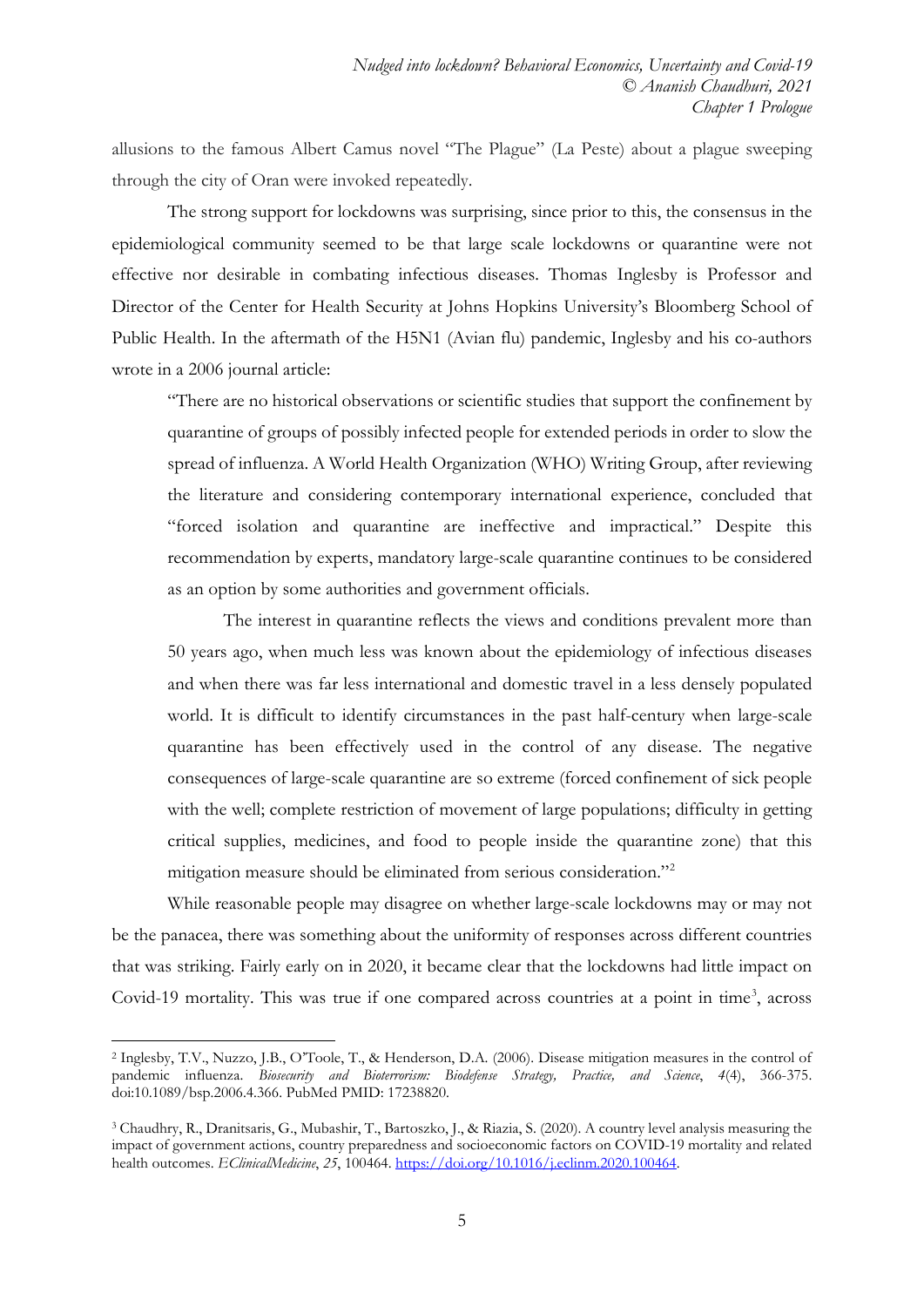counties in the United States<sup>[4](#page-5-0)</sup> and within the same country over a span of time.<sup>[5](#page-5-1)</sup> It was also clear early on that the main drivers of Covid-19 mortality had little to do with such non-pharmaceutical interventions in the form of lockdowns. The main factors included: (i) population and population density (countries with higher populations and/or higher population densities reported more deaths; countries whose citizens were on average older reported more deaths;), (ii) number of hospital beds per thousand of population (more hospital beds meant fewer deaths) and (iii) whether a country had a land border or not (islands like Australia, Iceland, Japan, New Zealand and Taiwan fared much better in terms of fewer deaths per million).<sup>[6](#page-5-2)</sup>

This meant that short-term policy responses such as lockdowns were not going to have a huge impact and we needed to look for alternatives. Most importantly, it seemed to make sense to adopt an empirical approach by looking around the world and taking lessons from various countries as to what was working and what was not. A skeptical reader may well interject at this point that time was of the essence. But, while this may have justified the early lockdowns in March and April of 2020, it is hard to understand how the support for lockdowns remained unwavering even in November-December of 2020, when the UK enacted strict lockdowns yet again.

 $\sim\sim\sim$ 

I was in Cambridge, USA in early 2020 teaching at Harvard Kennedy School. But once Harvard shut down its campus and all teaching moved online, I returned home to New Zealand and finished teaching remotely. Two things happened at this time that eventually led me to contemplate writing this book. First, one of my Harvard students asked me to talk about decision making in pandemics through the lens of some of the things we were studying. This led to the first of many articles I wrote at the time in the popular media.[7](#page-5-3) Second, this article and the associated discussion led to my becoming a member of a loose group of academics called Covid Plan B, which started asking questions about the sagacity of the lockdowns that were being implemented

<span id="page-5-0"></span><sup>4</sup> Gibson, J. (2020a). Government mandated lockdowns do not reduce Covid-19 deaths: Implications for evaluating the stringent New Zealand response. Forthcoming, *New Zealand Economic Papers* (In Press). doi:10.1080/00779954.2020.1844786.

<span id="page-5-1"></span><sup>5</sup> Meunier, T. A. (2020). Full lockdown policies in Western Europe countries have no evident impacts on the COVID-19 epidemic. *MedRxiv*. doi:https://doi.org/10.1101/2020.04.24.20078717. (Not peer reviewed at the time of writing.)

<span id="page-5-2"></span><sup>6</sup> Gibson, J. (2020b). Hard, not early: Putting the New Zealand Covid-19 response in context. Forthcoming, *New Zealand Economic Papers* (In Press). doi:10.1080/00779954.2020.1842796.

<span id="page-5-3"></span><sup>7</sup> Chaudhuri, A. (2020a). A different perspective on Covid-19. *Newsroom*, April 8, 2020. [https://www.newsroom.co.nz/ideasroom/2020/04/08/1119994/a-different-perspective-on-covid-19.](https://www.newsroom.co.nz/ideasroom/2020/04/08/1119994/a-different-perspective-on-covid-19)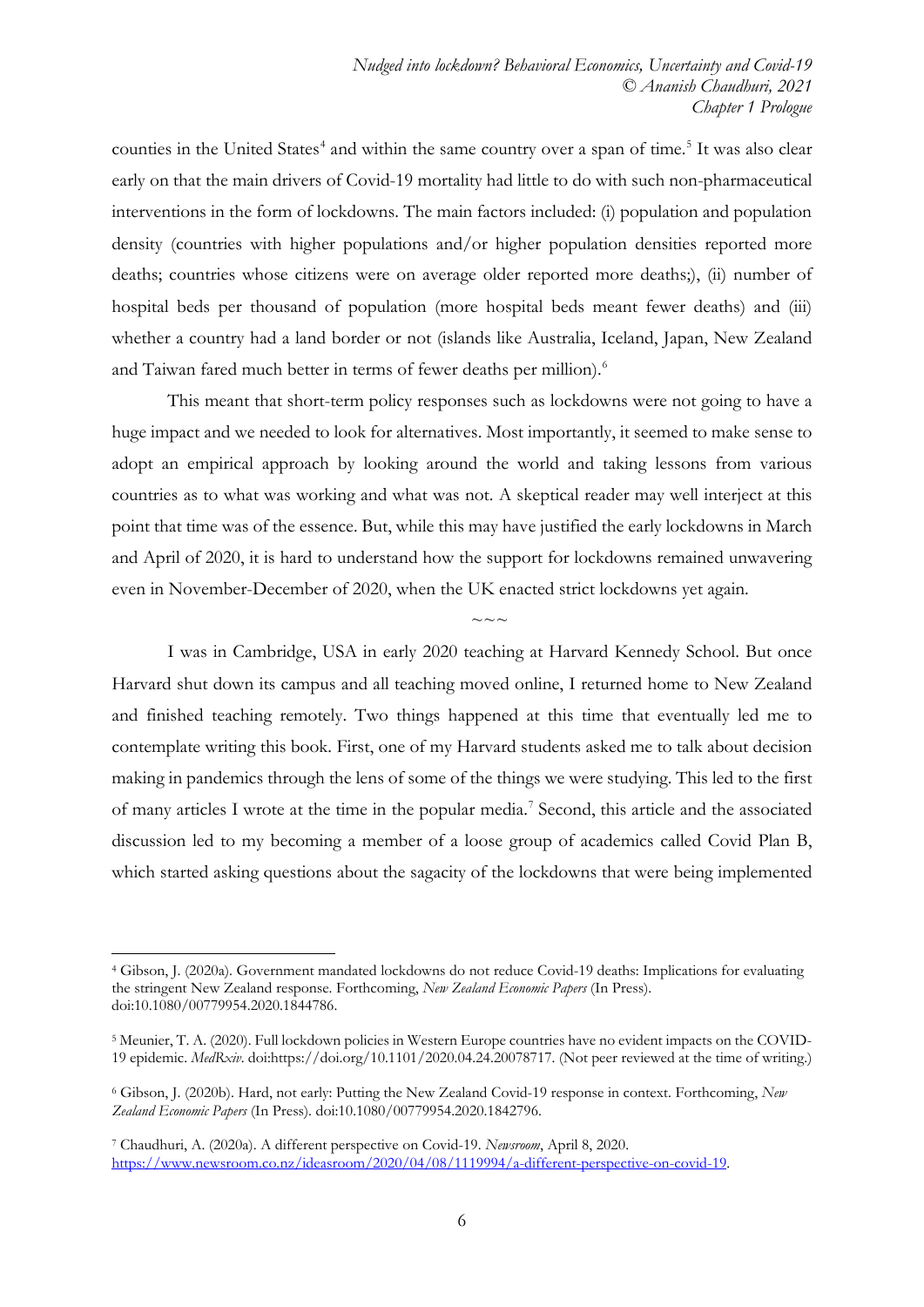by countries around the world in an attempt to combat Covid-19. The reaction on social media to the questions being posed by Covid Plan B was swift and unpleasant; the calumny wide-spread.

But, as I engaged in this debate deeper, I began to understand that while there were big gaps in my understanding of epidemiology and public health issues, there were equally yawning gaps on the other side regarding basic economic and psychological concepts. Worldwide, there was tremendous emphasis on calling upon epidemiological expertise without an adequate appreciation that Covid-19 was not merely an epidemiological crisis; it was an economic, social and moral crisis that required multi-disciplinary expertise to assess and address different facets of the pandemic.

Covid Plan B was certainly not the only group of people asking questions; though we were clearly in a minority, which gained us some degree of fame or notoriety; mostly the latter. In any event, our arguments were not all that novel since many other scientists around the world were asking similar questions as well. In late 2020, some of these same people (including Jay Bhattacharya of Stanford, Sunetra Gupta of Oxford and Martin Kulldorff of Harvard) went on to publish the Great Barrington Declaration<sup>8</sup> opposing lockdowns, which in turn found strong opposition from the signatories of the John Snow Memorandum<sup>[9](#page-6-1)</sup>, that strongly advocated the continued use of lockdowns as a means of combating this disease.

We, at Covid Plan B (and a few members of the group were original signatories of the Great Barrington declaration) thought that the point we were making was quite intuitive: the lockdowns may be necessary or not, but regardless, the lockdowns came with an *opportunity cost*; as we diverted scarce resources from other uses toward fighting Covid-19, there will be losses elsewhere in the economy, in the form of lower gross domestic product, job losses, lowered life expectancy, loneliness due to reduced social interactions, inadequate treatment and screening of other diseases, delayed or abandoned vaccinations for children, mental health problems and selfharm, and adverse academic and social impacts on children shut in their homes and unable to go to school. To an economist like me, who is trained to look for such trade-offs, this seemed evident. But clearly, this was not obvious to everyone and the vilification people asking such questions

<span id="page-6-0"></span><sup>8</sup> The declaration is so named since some of the original signatories gathered in Great Barrington, Massachusetts, USA. [https://gbdeclaration.org/.](https://gbdeclaration.org/)

<span id="page-6-1"></span><sup>9</sup> In case you are wondering, this is not named after the character in "Game of Thrones". John Snow (1813 – 1858) was an English physician and is considered one of the founders of modern epidemiology. He is credited with the adoption of anaesthesia in surgeries as well as fundamental changes in the water and waste systems of London, which led to similar changes in other cities, and a significant improvement in general public health around the world. [https://www.johnsnowmemo.com/.](https://www.johnsnowmemo.com/)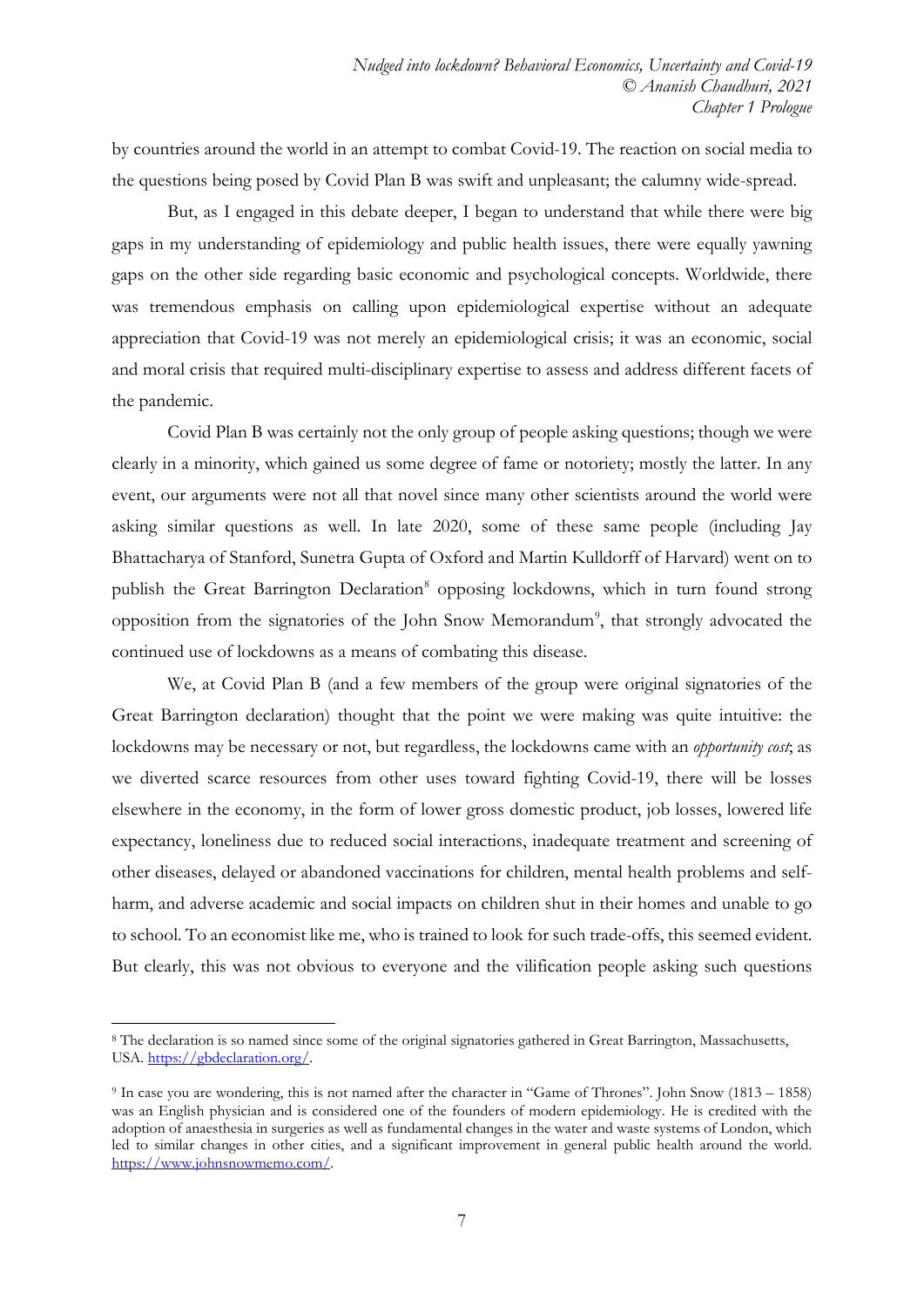experienced was unexpected, to say the least. We argued that in formulating policy, it was essential to consider the costs and benefits. What do we sacrifice by locking down? What do we sacrifice if we don't?

For instance, if tomorrow we all stopped driving (or shut down all heavy industries, which, after all, are the largest source of greenhouse gases), then this would lead to a massive reduction in pollution as well as pollution-related respiratory diseases. But no one seriously suggests this as an option. So, what we do is utilize tools such as carbon taxes or emissions trading permits to equate the social costs of pollution to the social benefits of driving or heavy industries. Factories or businesses that emit larger amounts of pollutants typically have to pay more than those who emit less. The ones who pollute more end up subsidizing those who pollute less. This provides an incentive for everyone to reduce as much of their pollution as possible till they equate the costs of pollution to the benefit from the pollution generating activities.

Our argument was based on the simple idea that, as humans, we tend to focus excessively on the losses we can see in front of us, but tend to ignore losses that are more diffuse and happen in a more dispersed manner in the background even if those latter losses are far larger. In attempting to combat the immediate losses right in front of us, we often divert resources to preventing those losses implying taking resources away from other areas leading to losses in the latter.

Lockdown proponents have often justified their support by making arguments about excess mortality; i.e., that there were many more deaths in 2020 than in other years (thereby defying historical trends) and this excess is due to the deaths resulting from Covid-19. This debate will continue for a while since it will take time before we have reliable data to accurately assess this. But evidence suggests that in numerous Western countries, excess mortality spiked **immediately after** the imposition of lockdowns. This could be explained via the standard epidemiological models , given a time-lag between the onset of infection and death. I will have more to say on this shortly. Alternately, it could be argued that some of these additional deaths were those denied proper treatment for other ailments. It does seem strangely coincidental that in most countries, the spike is happening virtually immediately after the imposition of lockdowns, which would require a very high degree of prescience on the parts of those respective governments.<sup>[10](#page-7-0)</sup>

<span id="page-7-0"></span><sup>&</sup>lt;sup>10</sup> This is true of most Western countries like the UK, Spain, Belgium, the Netherlands and others. In each of these cases, the spike in deaths happened shortly after the imposition of lockdowns. Pospichal, J. (2020). Questions for lockdown apologists. *The Medium*, May 24, 2020. [https://medium.com/@JohnPospichal/questions-for-lockdown](https://medium.com/@JohnPospichal/questions-for-lockdown-apologists-32a9bbf2e247)[apologists-32a9bbf2e247.](https://medium.com/@JohnPospichal/questions-for-lockdown-apologists-32a9bbf2e247)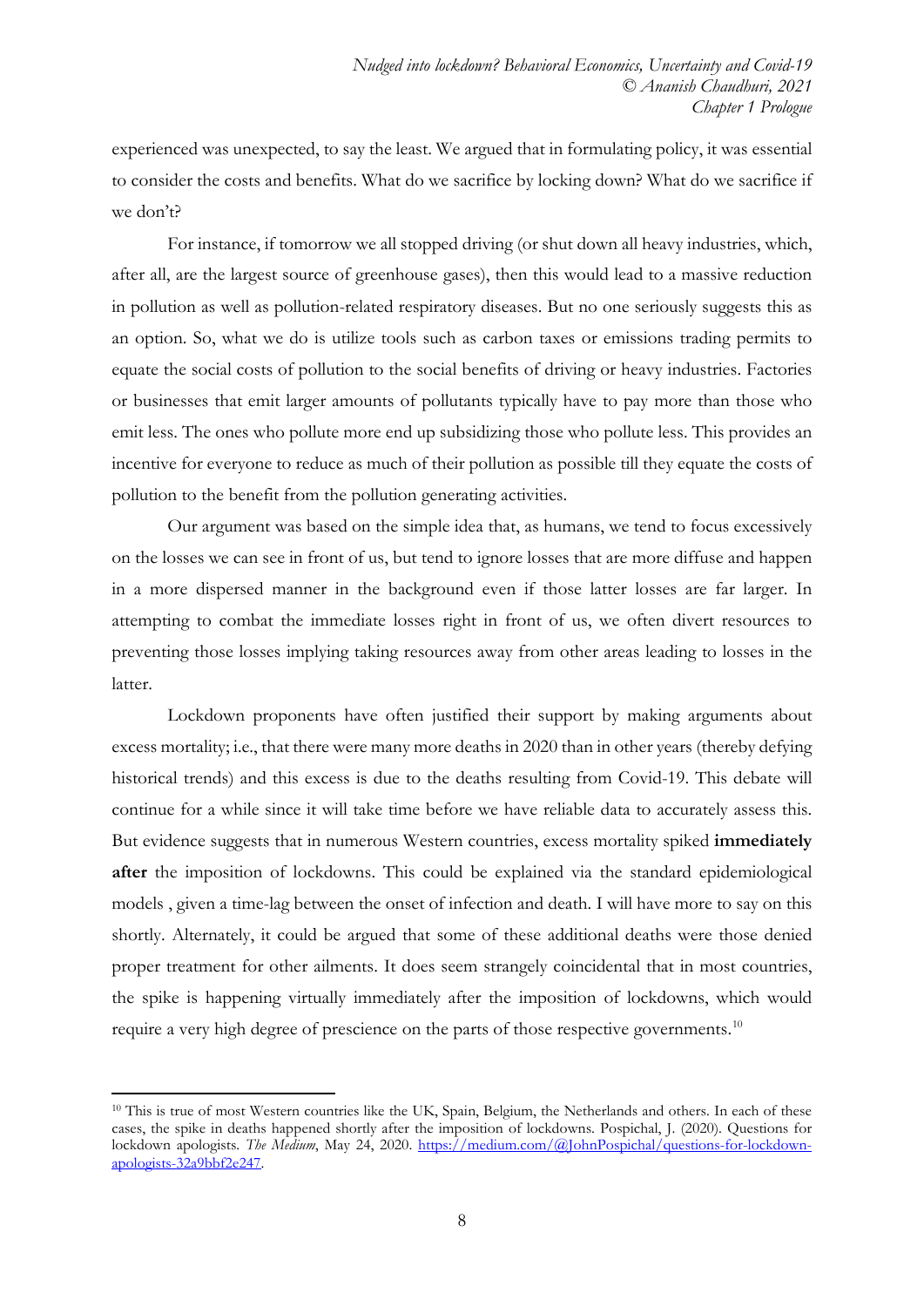For instance, on May 22, 2020, WHO announced that around the world, at least 80 million children under the age of one were at risk of diseases such as diphtheria, measles and polio as Covid-19 restrictions disrupted vaccination efforts<sup>11</sup>, and on the same day, the New York Times wrote that the result of this disruption was going to lead to a surge in polio and measles.<sup>12</sup> In September 2020, The Telegraph of London reported that data from the UK's Office for National Statistics (ONS) shows:

"…more than 6,700 extra deaths in homes across the UK in the past two months – of which just 203 involved coronavirus. The statistics show deaths from other causes are soaring, amid concern that millions of patients went untreated for killer diseases during lockdown. Among those under 65, the number of deaths caused by high blood pressure is up by one third, with the same rise seen in deaths caused by cardiac arrhythmias. Deaths from diabetes in this group have risen by one quarter. In older groups, deaths linked to high blood pressure rose by 15 per cent, while diabetes deaths were up by 14 per cent, the figures from May 8 to July 10 show."[13](#page-8-2)

In late 2020, the International Monetary Fund predicted that the lockdowns and consequent job losses, coupled with the massive expansion of government spending in New Zealand, would imply that New Zealand's per capita GDP in 2025 will be lower than that in 2019.[14](#page-8-3) This was not unique to New Zealand. During the second quarter of 2020 (April-June), India's GDP shrank by 25% and the UK's by 20%. In that same quarter, New Zealand's GDP shrunk by 12%, about the same as extremely hard-hit Italy. Both the drops for New Zealand and Italy were higher than the average for OECD countries.<sup>[15](#page-8-4)</sup>

<span id="page-8-0"></span><sup>11</sup> "At least 80 million children under one at risk of diseases such as diphtheria, measles and polio as COVID-19 disrupts routine vaccination efforts, warn Gavi, WHO and UNICEF." World Health Organization Press Release, May 22, 2020. [https://www.who.int/news/item/22-05-2020-at-least-80-million-children-under-one-at-risk-of-diseases](https://www.who.int/news/item/22-05-2020-at-least-80-million-children-under-one-at-risk-of-diseases-such-as-diphtheria-measles-and-polio-as-covid-19-disrupts-routine-vaccination-efforts-warn-gavi-who-and-unicef)[such-as-diphtheria-measles-and-polio-as-covid-19-disrupts-routine-vaccination-efforts-warn-gavi-who-and-unicef.](https://www.who.int/news/item/22-05-2020-at-least-80-million-children-under-one-at-risk-of-diseases-such-as-diphtheria-measles-and-polio-as-covid-19-disrupts-routine-vaccination-efforts-warn-gavi-who-and-unicef)

<span id="page-8-1"></span><sup>12</sup> Hoffman, J. (2020). Polio and measles could surge after disruption of vaccine programs. *New York Times*, May 22, 2020. [https://www.nytimes.com/2020/05/22/health/coronavirus-polio-measles-immunizations.html.](https://www.nytimes.com/2020/05/22/health/coronavirus-polio-measles-immunizations.html)

<span id="page-8-2"></span><sup>13</sup> Donnelly, L., & Gibert, D. (2020). Non-virus deaths at home behind surge in excess fatalities, figures show. *The Telegraph*, September 2, 2020. [https://www.telegraph.co.uk/news/2020/09/02/patients-dying-home-causes-covid-](https://www.telegraph.co.uk/news/2020/09/02/patients-dying-home-causes-covid-19-fuelling-excess-uk-deaths/)[19-fuelling-excess-uk-deaths/.](https://www.telegraph.co.uk/news/2020/09/02/patients-dying-home-causes-covid-19-fuelling-excess-uk-deaths/)

<span id="page-8-3"></span><sup>14</sup> Wilkinson, B. (2020). IMF's fiscal forecasts make for grim reading for New Zealand. *New Zealand Herald*, October 21, 2020. [https://www.nzherald.co.nz/business/bryce-wilkinson-imfs-fiscal-forecasts-make-grim-reading-for](https://www.nzherald.co.nz/business/bryce-wilkinson-imfs-fiscal-forecasts-make-grim-reading-for-nz/JVUUSP2JUIJBGBTJGVTJTSHTRQ/)[nz/JVUUSP2JUIJBGBTJGVTJTSHTRQ/](https://www.nzherald.co.nz/business/bryce-wilkinson-imfs-fiscal-forecasts-make-grim-reading-for-nz/JVUUSP2JUIJBGBTJGVTJTSHTRQ/)

<span id="page-8-4"></span><sup>15</sup> OECD stands for Organization for Economic Cooperation and Development. Loosely, this is the group of rich countries of the world that include most of the industrialized nations of Western Europe along with others like Australia, Japan, New Zealand, South Korea and USA.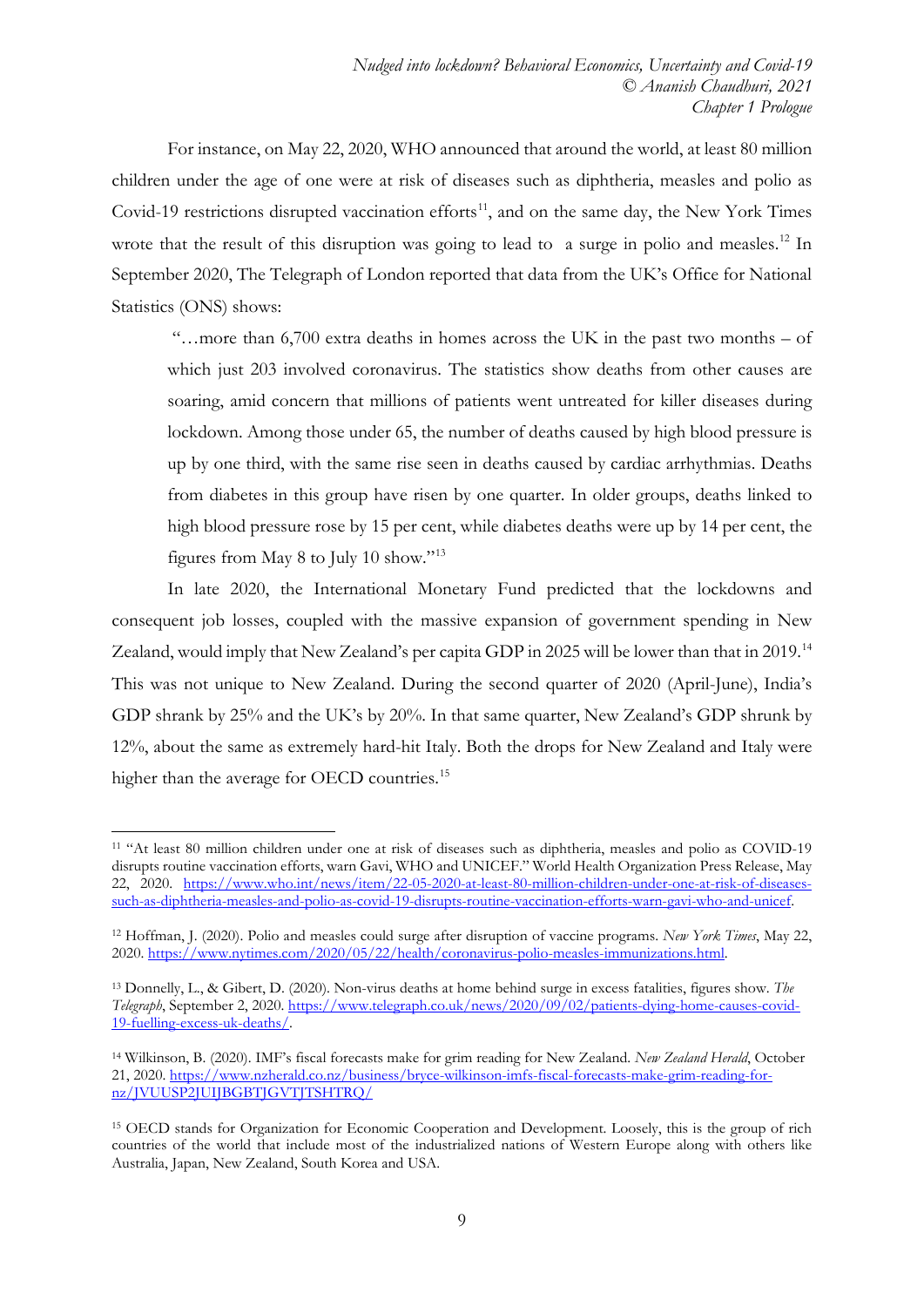This is not to suggest that the lockdowns could not be of some value early on. At times, it was certainly the case that the lockdowns helped in recovery rates by "flattening the curve" and thereby reducing pressure on over-extended public health systems. But it is important to understand that even if one flattens the curve, the area under that curve remains unchanged, meaning that the total number of infections (or cases) will remain unchanged. All that flattening the curve achieves is that it pushes the timing of those infections to a date in the future. Furthermore, given the presence of the disease within the community and given the widely acknowledged asymptomatic transmission potential of Covid-19, it was inevitable that once the lockdowns were lifted, disease transmission would resume.

Nevertheless, one could conceivably make a case along the following lines: yes, lockdowns do impose costs elsewhere but unchecked community transmission of the disease would also lead to social and economic harm. So, it makes sense to lock-down temporarily, upgrade and bolster health facilities, particularly the ability to undertake contact tracing. If and when such upgrades to existing systems happen, there should be no need to continue to employ any further lockdowns in the future. What was not necessarily acknowledged was that this course of action may mean one of two things: either a lockdown of significant duration<sup>[16](#page-9-0)</sup> or shorter lockdowns with periods of freedom but reinstatement of lockdowns once community transmission resumes. It seemed to me that there was an insufficient recognition of the fact that if and when governments tried to implement such repeated lockdowns, they were going to face massive protests and unrest among citizens.[17](#page-9-1) It was also the case that the lockdown proponents were necessarily hanging their hat on the invention of a vaccine. But, they seemed to be severely over-estimating the probability of getting a vaccine in short order *and* that vaccine providing effective immunity not only from the current strain of SARS-CoV-2 but also from any future mutated form of the virus, which is common with coronaviruses. I will discuss this issue of over-estimating small probabilities in greater detail in Chapter 3.

 $\sim$ 

<span id="page-9-0"></span><sup>&</sup>lt;sup>16</sup> Indeed, Neil Ferguson of Imperial College, London and his collaborators who undertook early mathematical modelling of Covid-19 transmission and deaths suggested that countries may need to implement some form of lockdown for extended periods of up to 18 months or 2 years in order to reduce the spread of the disease and to allow time for a vaccine to be produced. See Landler, M., & Castle, S. (2020). Behind the virus report that jarred the U.S. and the U.K. to action. *New York Times*, April 2, 2020.

<https://www.nytimes.com/2020/03/17/world/europe/coronavirus-imperial-college-johnson.html>.

<span id="page-9-1"></span><sup>17</sup> Henley, J. (2020). Latest coronavirus lockdowns spark protest around Europe. *The Guardian*, November 2, 2020. [https://www.theguardian.com/world/2020/nov/02/latest-coronavirus-lockdowns-spark-protests-across-europe.](https://www.theguardian.com/world/2020/nov/02/latest-coronavirus-lockdowns-spark-protests-across-europe)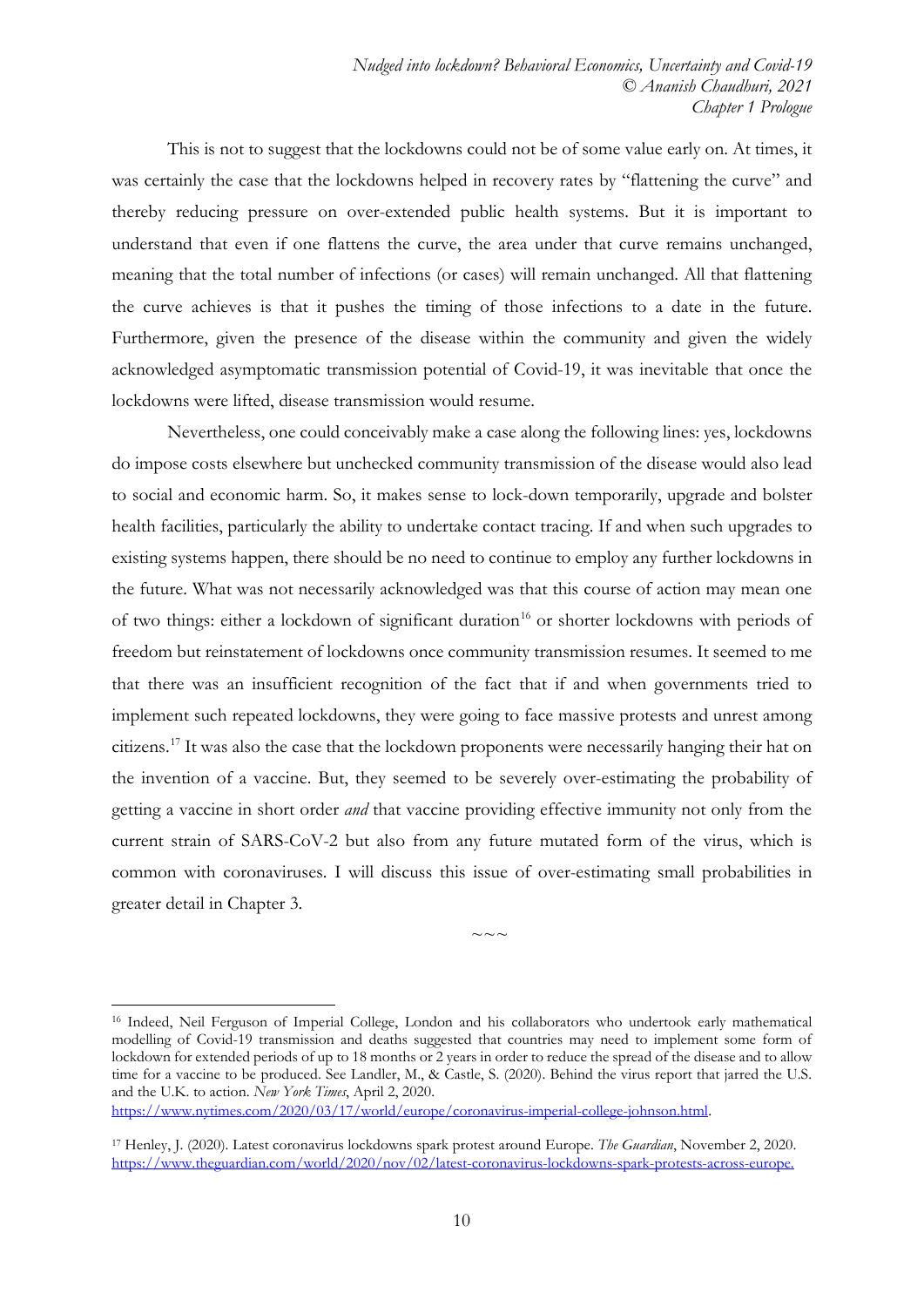## **How unique is SARS-CoV-2?**

SARS-CoV-2 is the name of the virus that causes the respiratory disease Covid-19. Could it be that SARS-CoV-2 (or Covid-19) was, in the words of Nassim Nicholas Taleb, a "black swan" event? A highly unlikely event that still came to pass and if left unchecked, community transmission will ravage communities? This possibility is worth considering. As Tyler Cowen of George Mason pointed out, at the end of the probabilistic computations and mathematical modelling, the question came down to: whether we were "base-raters" or "exponential growthers"; whether we took the view that the trajectory of Covid-19 will follow that of other coronavirus-caused diseases such as Severe Acute Respiratory Syndrome (SARS) or Middle Eastern Respiratory Syndrome (MERS). This would be the "base-rate" view, which says that we can be reasonably certain how Covid-19 will play out since we can rely on the evidence from the prior coronavirus outbreaks. I will explain in the following pages in more detail about the idea of "base rates". The "exponential growth" view argues that, on the contrary, this is indeed a "black swan" event and the old rule-book does not apply.[18](#page-10-0)

In her article "Why Did The World Shut Down For COVID-19 But Not Ebola, SARS Or Swine Flu?", Kaleigh Rogers of FiveThirtyEight expanded on this "black swan" view of Covid-[19](#page-10-1).<sup>19</sup> The argument is that while those other diseases may be far more deadly, they are not as contagious as Covid-19. Covid-19 spreads more quickly, particularly given its potential for asymptomatic transmission, and can be deadly for a large number of people who contract the disease and even otherwise has the potential to quickly overwhelm public health facilities. This is what makes social (physical) distancing essential. (In what follows I will often use the terms "social distancing" and "physical distancing" as synonymous.) At the expense of reiterating my points, remember that social distancing does not eradicate the disease. It simply keeps it suppressed for it to reappear in the future. The necessity of social distancing is also predicated on other assumptions that I address at various points in the book. A key incorrect assumption is that even when faced with a deadly pathogen, human beings will go about their business as usual and not adopt any preventive measures unless compelled by the authorities to do so. As I hope to convince you in the following pages, this view is misguided. As I will also show you, the support for social

<span id="page-10-0"></span><sup>18</sup> Cowen, T. (2020). Bill Gates is really worried about the coronavirus: Here's why. *Bloomberg*, March 4, 2020. [https://www.bloomberg.com/opinion/articles/2020-03-03/how-fast-will-the-new-coronavirus-spread-two-sides](https://www.bloomberg.com/opinion/articles/2020-03-03/how-fast-will-the-new-coronavirus-spread-two-sides-of-the-debate)[of-the-debate.](https://www.bloomberg.com/opinion/articles/2020-03-03/how-fast-will-the-new-coronavirus-spread-two-sides-of-the-debate)

<span id="page-10-1"></span><sup>19</sup> Rogers, K. (2020). Why did the world shut down for COVID-19 but not Ebola, SARS or swine flu?. *FiveThirtyEight*, April 14, 2020. [https://fivethirtyeight.com/features/why-did-the-world-shut-down-for-covid-19-but-not-ebola-sars](https://fivethirtyeight.com/features/why-did-the-world-shut-down-for-covid-19-but-not-ebola-sars-or-swine-flu/)[or-swine-flu/.](https://fivethirtyeight.com/features/why-did-the-world-shut-down-for-covid-19-but-not-ebola-sars-or-swine-flu/)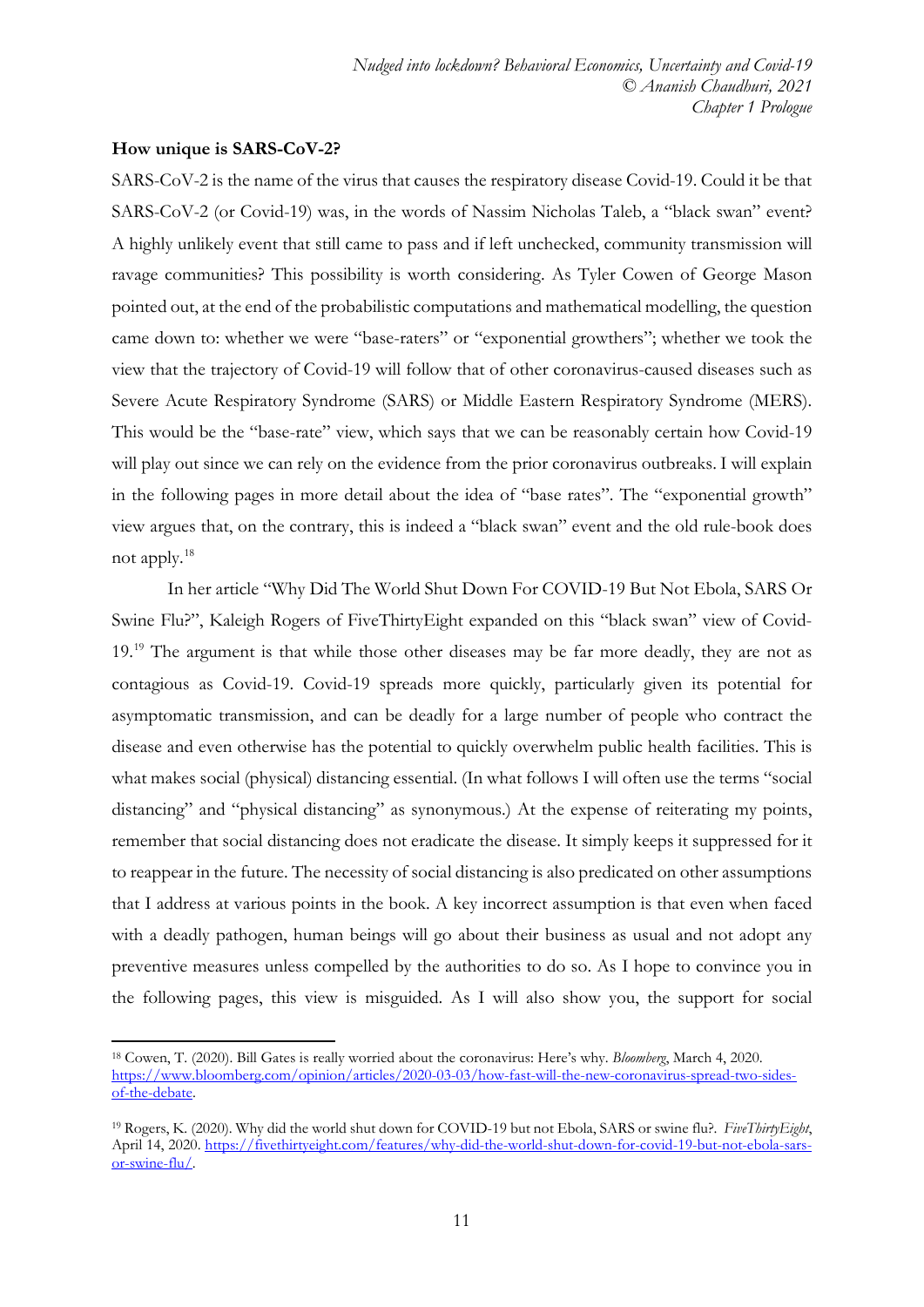distancing was based on mistaken assumptions of how long the lockdowns needed to be and the probability of quickly finding an effective vaccine and distributing it around the world. I will address the comparative contagiousness issue in the last chapter.

I felt reasonably confident that the "base-rate" view or something close to it was true. This was because the early estimates by WHO suggested that Covid-19 had a *case fatality ratio* (CFR) of 3.4%. (This compares with a CFR of about 50% for MERS and about 35% for SARS.) This means that out of every 100 people who contracted the disease, around 3.5 would die, or 7 out of every 200 people who caught Covid-19 would die. This is a reasonably high probability. But the difficulty with this measure is that here, the denominator is the number of known cases. Let us say that we know of 200 cases, and of those, 7 died. But suppose there are another 500 people who also contracted the disease and did not die, but we were not aware of those other 500 since they did not show any symptoms or were never tested. Now, we have 700 people who have or have had Covid-19; we know about 200 of these but do not know about the other 500. Of these, 7 people died. In this case, the actual ratio (or to use jargon, the *infection fatality ratio* or IFR) becomes 7 out of 700, or 1 in 100, which is about a third of the CFR of 3.5 out of every 100. So, what we really care about is not the *case fatality ratio* (CFR), but rather, the *infection fatality ratio* (IFR); how many people contracted Covid-19 and how many of those died?

To answer this latter question, we needed to carry out serological tests for Covid-19 antibodies to see what proportion of a particular population may have been infected (without having been tested) and what proportion died. By September 2020, the US Centre for Disease Control and Prevention (CDC) had downgraded this ratio, the IFR, to 0.65% with a range of 0.2% (2 out of 1000) to 0.8% (8 out of 1000). [20](#page-11-0) This means that out of every 100 people who contracted Covid-19, less than 1 person will die. Since 0.65 of a person does not make sense, a better way to think of this is that 1 out of 153 (or 6.5, say 7, out of 1000) people will die. To put this differently, and I will show you soon that the way an issue is framed makes a huge difference, this means that out of 153 people who contract Covid-19, 152 will survive. Out of 1000 people who contract Covid-19, 993 will be okay.<sup>[21](#page-11-1)</sup> People may well disagree as to whether this is a large or small number,

<span id="page-11-0"></span><sup>&</sup>lt;sup>20</sup> Readers should bear in mind that like any other average, this number masks variances among different age groups. The mortality risk of people over 70 or 80 is much higher, say 1 in 100; and the mortality risk of those in that age group with other underlying health conditions is even higher, say 1 in 20. But conversely, the mortality risk of the younger is much lower. For those below 40, it may be as low as 1 in 1000. These are approximate numbers but generally representative of what we know about Covid-19 mortality. This data was available from a number of sources including the US CDC website by the at least August-September of 2020 if not earlier

<span id="page-11-1"></span><sup>&</sup>lt;sup>21</sup> At the time of writing, there is controversy about the long-term neurological effects of Covid-19. There is no conclusive evidence regarding this since other either virus- or bacteria-borne respiratory diseases such as pneumonia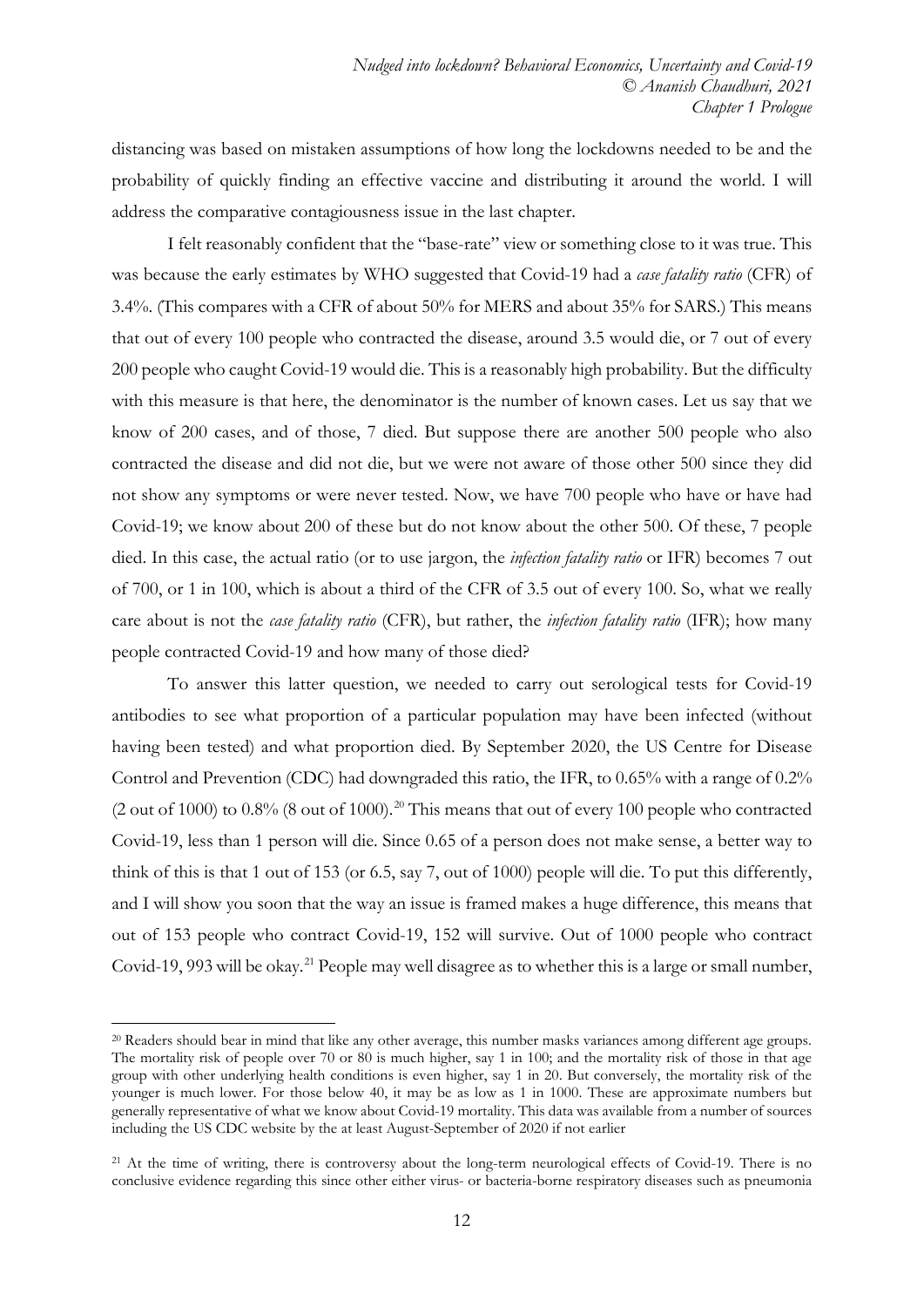but the fact is that this is much less than 7 in 200, and a risk of 1 in 153 is not dramatically different from many of the risks we take in our day to day lives. For instance, as John Ioannidis of Stanford and his collaborators have pointed out (and I will have more to say on this in a later chapter), this risk is comparable to driving between 13 and 101 miles per day across a number of countries or across many states in the US. I doubt I need to mention that a vast majority of people routinely drive long distances to and from work every day.

But nevertheless, I was still quite willing to concede that those who were calling for lockdowns may have a point. But to an economist like me, it seemed that the actual policy choice must depend on a consideration of the trade-offs. What are the potential number of deaths from Covid-19? What are the potential number of deaths that may result from locking down? Or in other words, how many lives will we lose to Covid-19? Alternately, how many lives will we lose elsewhere in trying to prevent the loss of lives from Covid-19? There is no denying that once the Covid-19 virus started spreading, it was going to cause output and employment around the world to drop. But, it was clear that for the countries that enacted stringent lockdowns, the drop would be much larger. So, these countries would suffer additional damage due to the severe restrictions on economic activity over and above any damage they may have suffered from the virus. It is wellknown that declining output and employment lead to not only a loss of livelihoods but to a loss of lives as well. E.g., it is well known that unemployment leads to decreased life expectancy. According to a 2018 report by the Associated Press, "An increase of 10 percentage points in the unemployment rate in a neighborhood translated to a loss of roughly a year and a half of life expectancy".<sup>[22](#page-12-0)</sup>

But the response to questions about the potential costs and benefits was along the following lines: How can you be so crass as to put a dollar value on human lives? In fact, New Zealand's Minister for Health and Education at the time said the same thing: "Generally it's not something we would do. We don't put a dollar value on people's lives.".<sup>[23](#page-12-1)</sup> But we do! All the time! This is what every tort lawyer who sues for wrongful death does: ask for financial reparation for the lives lost. If a man in his 40s, a non-smoker, in good health, with a high income and two young

can also cause similar damage. It is possible that in future, the infection consequences of Covid-19 may need to be reassessed. I will re-visit this debate in the last chapter.

<span id="page-12-0"></span><sup>22</sup> Forster, N. (2018). Unemployment, income affect life expectancy. *Associated Press*, December 15, 2018. [https://apnews.com/article/ea3be7fb82bf4bec90a00d75957f833b.](https://apnews.com/article/ea3be7fb82bf4bec90a00d75957f833b)

<span id="page-12-1"></span><sup>23</sup> MacNamara, K. (2020b). Can we put a cost on a human life? *New Zealand Herald*, September 14, 2020. [https://www.nzherald.co.nz/business/kate-macnamara-can-we-put-a-cost-on-a-human](https://www.nzherald.co.nz/business/kate-macnamara-can-we-put-a-cost-on-a-human-life/AP7GDUZRSHVNXFG723OTA2ECQ4/)[life/AP7GDUZRSHVNXFG723OTA2ECQ4/.](https://www.nzherald.co.nz/business/kate-macnamara-can-we-put-a-cost-on-a-human-life/AP7GDUZRSHVNXFG723OTA2ECQ4/)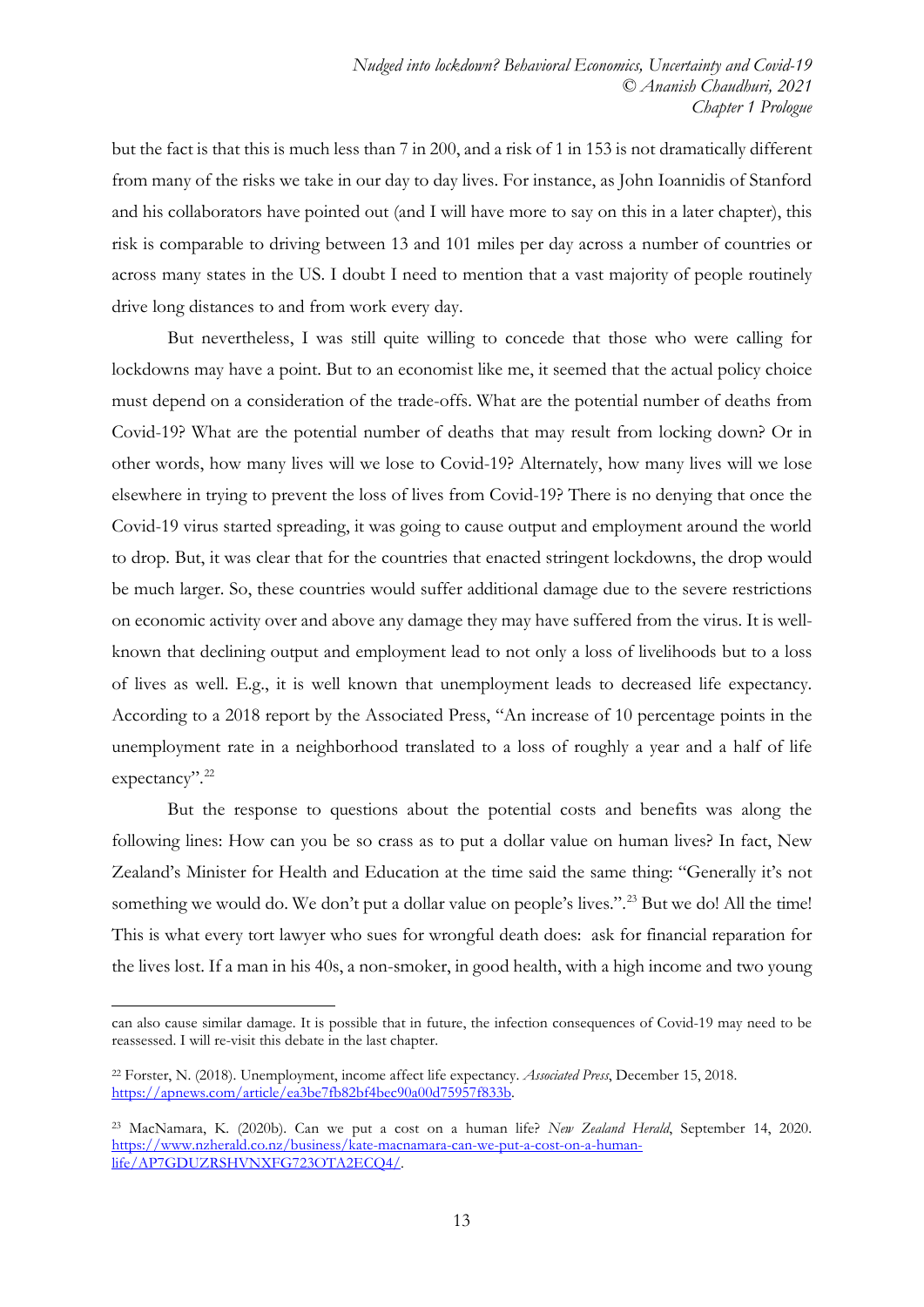kids died in a car crash tomorrow and it could be ascertained beyond doubt that this was due to an equipment malfunction (the air-bag did not inflate), it is highly likely that this man's family will be awarded much greater damages than the family of a sixty-year-old with no children and a long history of smoking and health complications such as obesity and diabetes. This is what actuaries and insurance companies do: set a price on how much a life is worth. In fact, even the Ministry of Health in New Zealand has detailed guidelines on the value of a life, which guides policy making on, say, which drugs should be funded by the country's public health system and which should not.

My former colleague Martin Berka wrote at the time:

"We rightfully feel repulsed by the notion of putting a price tag on life. But every government uses estimates of a "value of statistical life" in designing its health care policies and decisions about which life-saving drugs to fund. There are hundreds of such estimates in the academic and policy literature. For example, the US Environmental Protection Agency uses a value estimate of around US\$10 million per life, the Australian government indicates A\$3.5 million, and the European Commission estimates  $\epsilon$ 1-2 million. If we assume value of statistical life of NZ\$5 million (similar to the estimates in this report for the New Zealand Fire Service Commission), a back-of-the-envelope calculation suggests the policies in the tougher Treasury scenario outlined above – of staying at level 4 lockdown for six months – would need to save at least 16,800 lives, statistically speaking, to have been worth it. These unpalatable "trade-offs" are nevertheless what government officials consider when deciding when to open up the economy, aware that moving to level 3 will likely cost lives."[24](#page-13-0)

By November 2020, New Zealand had experienced only 25 deaths or 5 deaths per million. According to Our World in Data's Covid-19 pandemic page<sup>25</sup>, Japan, without much of a lockdown, had reported 15 deaths per million while suffering far less economically. It is impossible to compare across countries, but I felt that it was reasonable to ask that policy decisions be made on the basis of weighing up the alternatives. For instance, suppose we did what Japan did. Given a

<span id="page-13-0"></span><sup>24</sup> Berka, M. (2020). Protecting lives and livelihoods: The data on why New Zealand should relax its coronavirus lockdown from Thursday. *The Conversation*, April 17. 2020. [https://theconversation.com/protecting-lives-and](https://theconversation.com/protecting-lives-and-livelihoods-the-data-on-why-new-zealand-should-relax-its-coronavirus-lockdown-from-thursday-136242)[livelihoods-the-data-on-why-new-zealand-should-relax-its-coronavirus-lockdown-from-thursday-136242.](https://theconversation.com/protecting-lives-and-livelihoods-the-data-on-why-new-zealand-should-relax-its-coronavirus-lockdown-from-thursday-136242) In New Zealand, level 4 implied the most stringent form of lockdown with everything other than essential services shut. Level 3 allowed for greater economic activity; for instance, industries that could safely distance workers such as construction were allowed. Restaurants could open for take-out service. There was also greater freedom of movement in terms of people being allowed to socialize outside of their bubble.

<span id="page-13-1"></span><sup>25</sup> [https://ourworldindata.org/coronavirus.](https://ourworldindata.org/coronavirus) Founder and Director: Max Roser.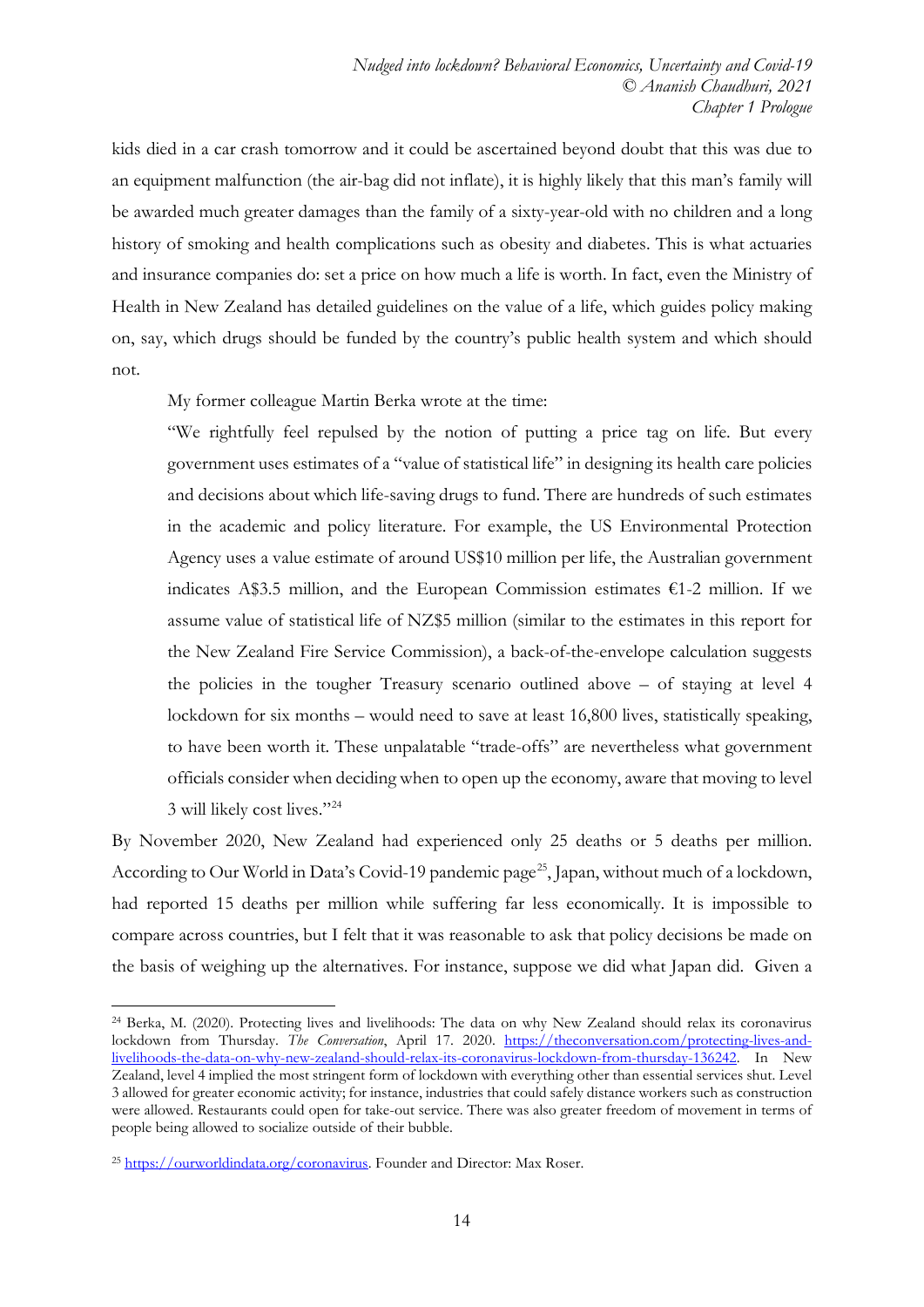population of 5 million, this would mean approximately 75 deaths in New Zealand from Covid-19 but far fewer deaths from non-Covid-related causes. What if the total non-Covid-related deaths from locking down far exceeded the Covid-19 deaths prevented? Would this still be a worthwhile trade-off? It turned out, I was completely mistaken that people will pay attention to such questions. The approach was: *We will minimize the loss of lives from Covid-19 regardless of the cost.* In most cases, no cost benefit analyses were undertaken<sup>26</sup>, and when they were, it appeared that the cost of the lockdowns far exceeded any potential benefits<sup>27</sup>, at times by large magnitudes.<sup>[28](#page-14-2)</sup>

I hasten to reiterate that while many of my citations come from New Zealand, it is not the case that this lack of cost-benefit calculations was confined to my country. This was true of most other countries as well, where epidemiological experts kept insisting on locking down regardless of the potential cost with this insistence on disregarding the opportunity cost becoming embarrassing at times.<sup>[29](#page-14-3)</sup> The use of New Zealand as a case study is also justified since the country was lauded around the world for its success.<sup>[30](#page-14-4)</sup>

What was also striking was the uniformity of the response across the world in terms of the measures implemented. With the exception of Sweden, Japan, Iceland and Taiwan, which imposed fairly minimal restrictions, the vast majority of countries moved to impose strict lockdowns. These included rich countries and poor, advanced countries and backward ones, landlocked countries and islands. What was striking was the degree of "mimicry" in the extent to which countries followed one another in imposing such lockdowns. According to a group of Swedish researchers, 4 out of 5 countries in the Organization for Economic Cooperation and Development (OECD) adopted very similar measures within a period of two weeks in March 2020. Needless to mention,

<span id="page-14-0"></span><sup>26</sup> MacNamara, K. (2020a). Why productivity at the Productivity Commission seems to be a low ebb. *New Zealand Herald*, September 11, 2020. [https://www.nzherald.co.nz/business/kate-macnamara-why-productivity-at-the](https://www.nzherald.co.nz/business/kate-macnamara-why-productivity-at-the-productivity-commission-seems-to-be-at-a-low-ebb/XR7PNKKLTZ5N4FV7YMUOHKO3R4/)[productivity-commission-seems-to-be-at-a-low-ebb/XR7PNKKLTZ5N4FV7YMUOHKO3R4/.](https://www.nzherald.co.nz/business/kate-macnamara-why-productivity-at-the-productivity-commission-seems-to-be-at-a-low-ebb/XR7PNKKLTZ5N4FV7YMUOHKO3R4/)

<span id="page-14-1"></span><sup>27</sup> Miles, D., Stedman, M., & Heald, A. (2020). Living with Covid-19: Balancing costs against benefits in the face of the virus. *National Institute Economic Review*, 253, R60-R76. doi:*https://doi.org/10.1017/nie.2020.30*. Published online by Cambridge University Press: 28 July 2020.

<span id="page-14-2"></span><sup>28</sup> Heatley, D. (2020). *A cost benefit analysis of 5 extra days at COVID-19 alert level 4* (Research Note 2020/02). New Zealand Productivity Commission. [https://www.productivity.govt.nz/research/cost-benefit-analysis-covid-alert-4/.](https://www.productivity.govt.nz/research/cost-benefit-analysis-covid-alert-4/)

<span id="page-14-3"></span><sup>29</sup> E.g., see interview of Professor Gabriel Scally of Independent SAGE (a strong proponent of a nation-wide lockdown in England in November 2020) with Maajid Nawaz. [https://www.lbc.co.uk/radio/presenters/maajid](https://www.lbc.co.uk/radio/presenters/maajid-nawaz/epidemiologist-on-cost-of-second-lockdown-coronavirus/)[nawaz/epidemiologist-on-cost-of-second-lockdown-coronavirus/.](https://www.lbc.co.uk/radio/presenters/maajid-nawaz/epidemiologist-on-cost-of-second-lockdown-coronavirus/) Maajid Nawaz hosts a radio show on LBC (formerly London Broadcasting Corporation), a London-based national phone-in and talk radio station.

<span id="page-14-4"></span><sup>30</sup> In awe of NZ: How world media reacted to New Zealand eliminating Covid-19. New Zealand Herald, June 9, 2020. (No byline). [https://www.nzherald.co.nz/nz/in-awe-of-nz-how-world-media-reacted-to-new-zealand-eliminating](https://www.nzherald.co.nz/nz/in-awe-of-nz-how-world-media-reacted-to-new-zealand-eliminating-covid-19/MMOWHK3HHQCYU3TWV7G3TSJJK4/)[covid-19/MMOWHK3HHQCYU3TWV7G3TSJJK4/](https://www.nzherald.co.nz/nz/in-awe-of-nz-how-world-media-reacted-to-new-zealand-eliminating-covid-19/MMOWHK3HHQCYU3TWV7G3TSJJK4/).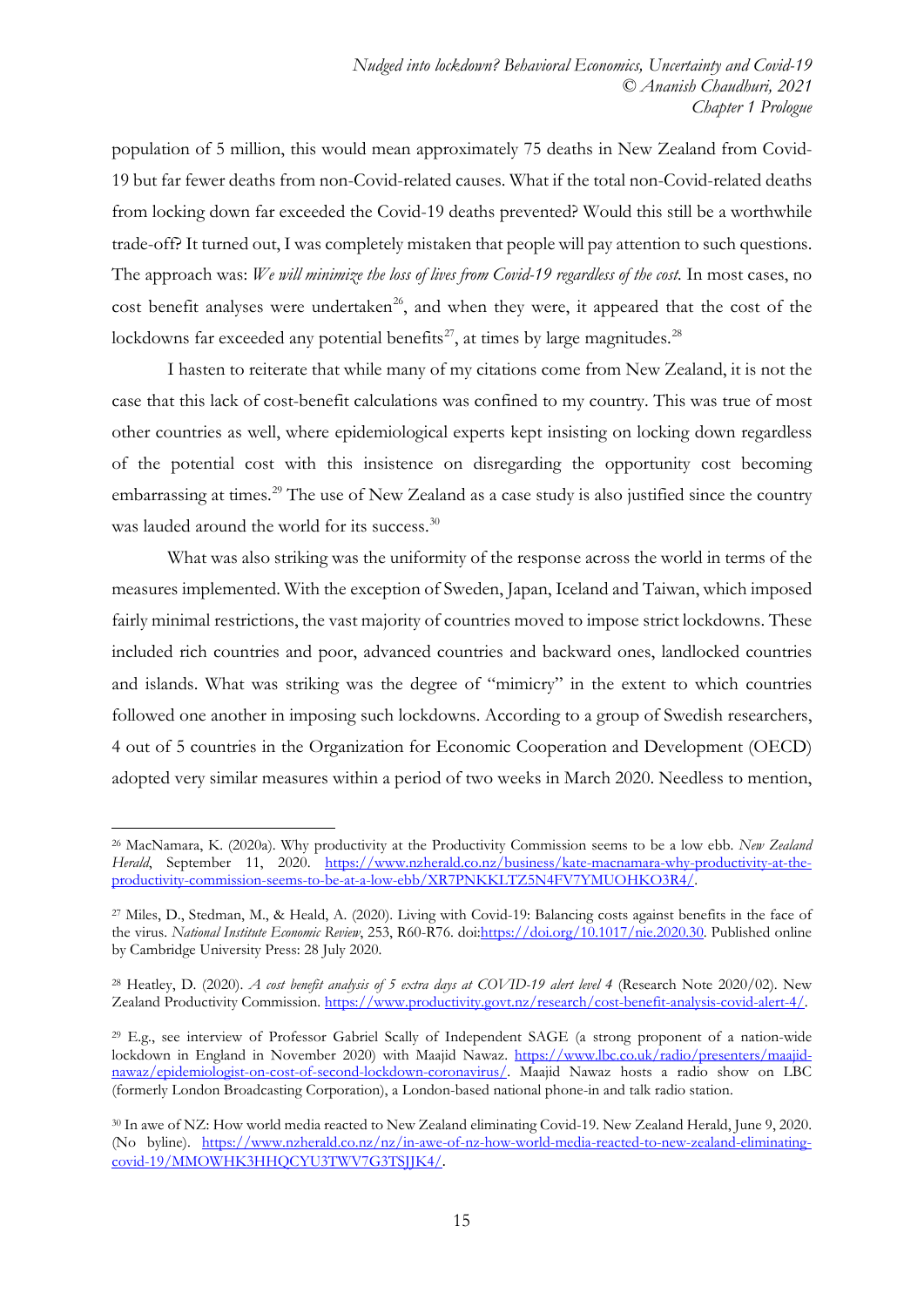developing countries that rely on the developed ones for guidance in terms of science and policy soon followed suit. According to this group of researchers:

"Given the heterogeneity among these countries in terms of the preparedness of their health care systems, their population demography, and the degree to which the pandemic had taken hold in each country at this time, the homogeneity in timing of adoption is striking."<sup>[31](#page-15-0)</sup>

As the process played out across the world, it got to a point where even questioning the efficacy and rationale of lockdowns were tantamount to heresy and people who did so were dismissed as being "contrarian"<sup>[32](#page-15-1)</sup> or offering "fringe" viewpoints.<sup>[33](#page-15-2)</sup> There was scant recognition of the fact that those opposing lockdowns were not saying that the Covid-19 threat should be minimized or that we should do nothing to fight it. Rather, they were simply pointing out that locking down whole countries in order to fight a virus that had a more than 99% recovery rate<sup>[34](#page-15-3)</sup> was overkill. If we consider an IFR of 0.2% (the lower limit of CDC estimates), then the recovery rate is 99.8%, while if we take the upper limit of 0.8%, then the recovery rate is 99.2%.<sup>[35](#page-15-4)</sup>

In the meantime, what was not reported as widely is that a New Zealand High Court ruled that the first nine days of the country's lockdown was "unlawful" but "justified". Exactly how something that is "unlawful" can be "justified" was not clarified, and in any event, the public was happy and no one asked too many questions.<sup>[36](#page-15-5)</sup> Two legal experts wrote at the time, that the lockdown:

<span id="page-15-0"></span><sup>31</sup> Sebhatu, A., Wennberg, K., Arora-Jonsson, S., & Lindberg, S. (2020). Explaining the homogeneous diffusion of Covid-19 nonpharmaceutical interventions across heterogenous countries. *Proceedings of the National Academy of Sciences*, *117*(35), 21201-21208.

<span id="page-15-1"></span><sup>32</sup> Daaldar, M. (2020). "Contrarian" academics oppose lockdown. *Newsroom*, April 14, 2020. [https://www.newsroom.co.nz/contrarian-academics-oppose-nz-lockdown.](https://www.newsroom.co.nz/contrarian-academics-oppose-nz-lockdown)

<span id="page-15-2"></span><sup>33</sup> Sample, S. (2020). Why herd immunity strategy is regarded as fringe viewpoint. *The Guardian*, October 7, 2020. [https://www.theguardian.com/world/2020/oct/07/why-herd-immunity-strategy-is-regarded-as-fringe-viewpoint.](https://www.theguardian.com/world/2020/oct/07/why-herd-immunity-strategy-is-regarded-as-fringe-viewpoint)

<span id="page-15-3"></span><sup>34</sup> Coronavirus recovery. WebMD. The website states: "Scientists and researchers are constantly tracking infections and recoveries. But they have data only on confirmed cases, so they can't count people who don't get COVID-19 tests. Experts also don't have information about the outcome of every infection. However, early estimates predict that the overall COVID-19 recovery rate is between 97% and 99.75%." WebMD has been accused of being funded by big pharma, and hence, may or may not be a credible source of information. In this case though, one would expect WebMD to suggest lower recovery rates, thereby creating greater urgency for vaccines and other medicines. In any event, the main point here is that the recovery rates for Coronavirus are high. [https://www.webmd.com/lung/covid](https://www.webmd.com/lung/covid-recovery-overview#1)[recovery-overview#1.](https://www.webmd.com/lung/covid-recovery-overview#1)

<span id="page-15-4"></span><sup>35</sup> Katz, D. L. (2020). Is our fight against coronavirus worse than the disease? *New York Times*, March 20, 2020. [https://www.nytimes.com/2020/03/20/opinion/coronavirus-pandemic-social-distancing.html.](https://www.nytimes.com/2020/03/20/opinion/coronavirus-pandemic-social-distancing.html)

<span id="page-15-5"></span><sup>36</sup> Nightingale, M. (2020). Coronavirus lockdown unlawful for first nine days high court finds but says action was justified. *New Zealand Herald*, August 19, 2020. [https://www.nzherald.co.nz/nz/covid-19-coronavirus-lockdown-](https://www.nzherald.co.nz/nz/covid-19-coronavirus-lockdown-unlawful-for-first-nine-days-high-court-finds-but-says-action-was-justified/AI2WQ3PZ5QYEWUYGSTS3MNKE6Q/)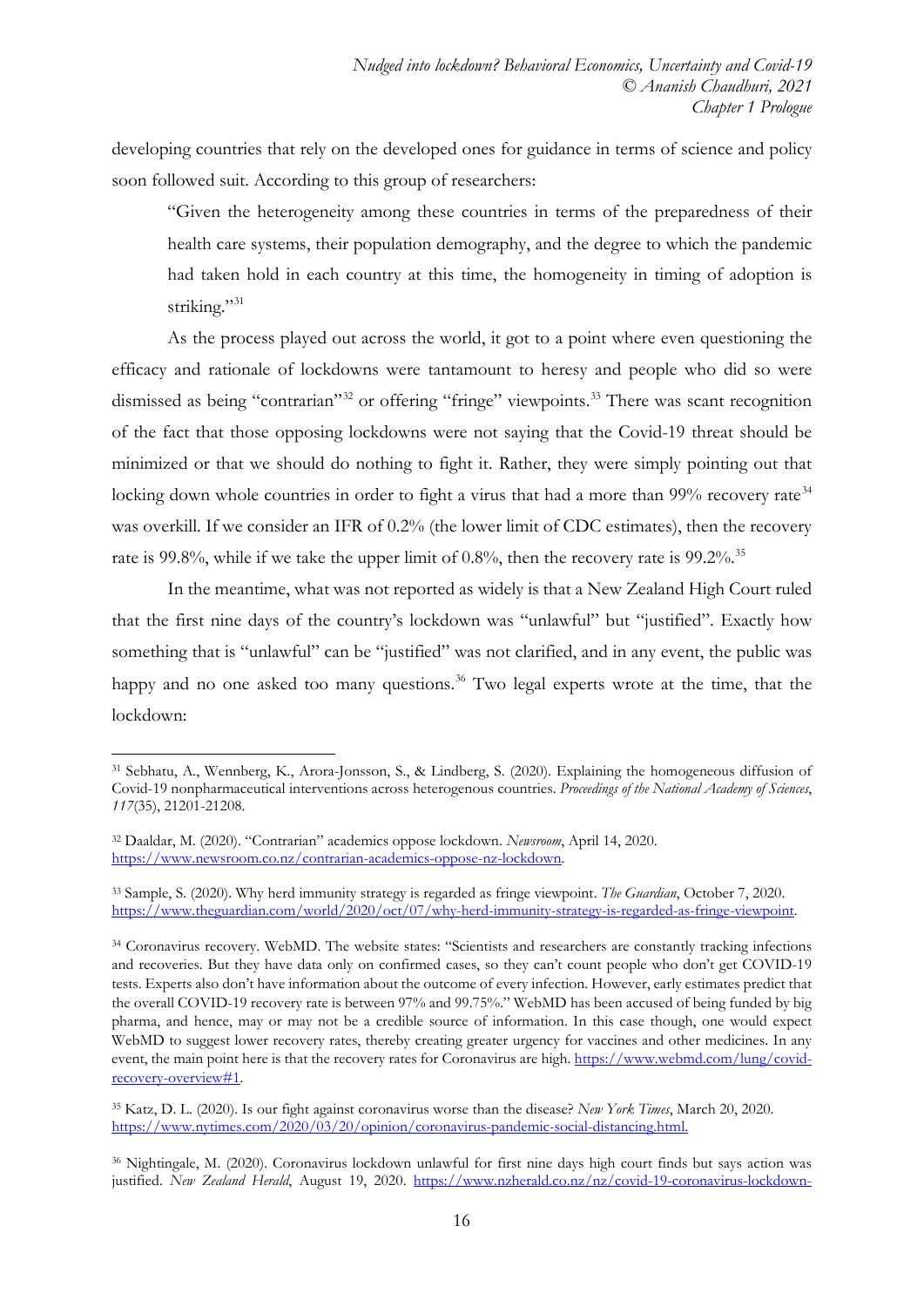"…imposes the most extensive restrictions on New Zealanders' lives seen for at least 70 years; perhaps ever. No matter how 'necessary' these may be, we should expect such restrictions to have a clear, certain basis in law and be imposed through a transparent and accountable process."[37](#page-16-0)

New Zealand's left-of-center government brushed off such questions, including requests under the Official Information Act, ostensibly on the grounds that the government enjoyed public support and therefore there was no need to engage with anyone offering contrarian views. The New Zealand Ombudsman Peter Boshier commented that he was "horrified" to learn that in the aftermath of the pandemic, the government had considered suspending the Official Information Act, before backing down.<sup>[38](#page-16-1)</sup>

Soon after, the government passed "under urgency" the Covid-19 Public Health Response Bill. According to one report: "the bill went through Parliament in less than two days and with no select committee hearings (and) grants police warrantless entry to premises if they reasonably believe virus-related orders are being breached." In doing this, the government had broad support across the political spectrum, including the main right-of-center opposition. [39](#page-16-2) 

**~~~**

**The limitations of epidemiological models**

As Covid-19 spread through the world, we were repeatedly told to trust the science and the experts. The experts in this case were epidemiologists whose job is to model how infectious diseases propagate through the population. The problem with this view is two-fold. First, at the end of the day, some of the questions involved are not ones that epidemiologists could feasibly answer. This issue was raised recently by the New York Times columnist Ross Douthat. [40](#page-16-3) For instance, suppose an epidemiologist says that the infection fatality ratio is 7 out of 1000. It is now a job for our

[unlawful-for-first-nine-days-high-court-finds-but-says-action-was](https://www.nzherald.co.nz/nz/covid-19-coronavirus-lockdown-unlawful-for-first-nine-days-high-court-finds-but-says-action-was-justified/AI2WQ3PZ5QYEWUYGSTS3MNKE6Q/)[justified/AI2WQ3PZ5QYEWUYGSTS3MNKE6Q/](https://www.nzherald.co.nz/nz/covid-19-coronavirus-lockdown-unlawful-for-first-nine-days-high-court-finds-but-says-action-was-justified/AI2WQ3PZ5QYEWUYGSTS3MNKE6Q/).

<span id="page-16-0"></span><sup>37</sup> Geddis, A., & Geiringer, C. (2020). The legal basis for the lockdown may not be as solid as we've been led to believe. *The Spinoff*. [https://thespinoff.co.nz/covid-19/28-04-2020/the-legal-basis-for-the-lockdown-may-not-be-as](https://thespinoff.co.nz/covid-19/28-04-2020/the-legal-basis-for-the-lockdown-may-not-be-as-solid-as-weve-been-led-to-believe/)[solid-as-weve-been-led-to-believe/.](https://thespinoff.co.nz/covid-19/28-04-2020/the-legal-basis-for-the-lockdown-may-not-be-as-solid-as-weve-been-led-to-believe/)

<span id="page-16-1"></span><sup>38</sup> Sachdeva, S. (2020a). Coronavirus: Officials pitched OIA suspension during Covid-19 lockdown. *Newsroom*, April 24, 2020. [https://www.stuff.co.nz/national/politics/121237698/coronavirus-officials-pitched-oia-suspension](https://www.stuff.co.nz/national/politics/121237698/coronavirus-officials-pitched-oia-suspension-during-covid19-lockdown)[during-covid19-lockdown.](https://www.stuff.co.nz/national/politics/121237698/coronavirus-officials-pitched-oia-suspension-during-covid19-lockdown)

<span id="page-16-2"></span><sup>39</sup> Sachdeva, S. (2020b). Covid-19 powers approved under urgency. *Newsroom*, May 13, 2020. [https://www.newsroom.co.nz/2020/05/13/1171049/covid-19-powers-approved-under-urgency.](https://www.newsroom.co.nz/2020/05/13/1171049/covid-19-powers-approved-under-urgency)

<span id="page-16-3"></span><sup>40</sup> Douthat, R. (2020). When you can't just "trust the science". *New York Times*, December 19, 2020. [https://www.nytimes.com/2020/12/19/opinion/sunday/coronavirus-science.html.](https://www.nytimes.com/2020/12/19/opinion/sunday/coronavirus-science.html)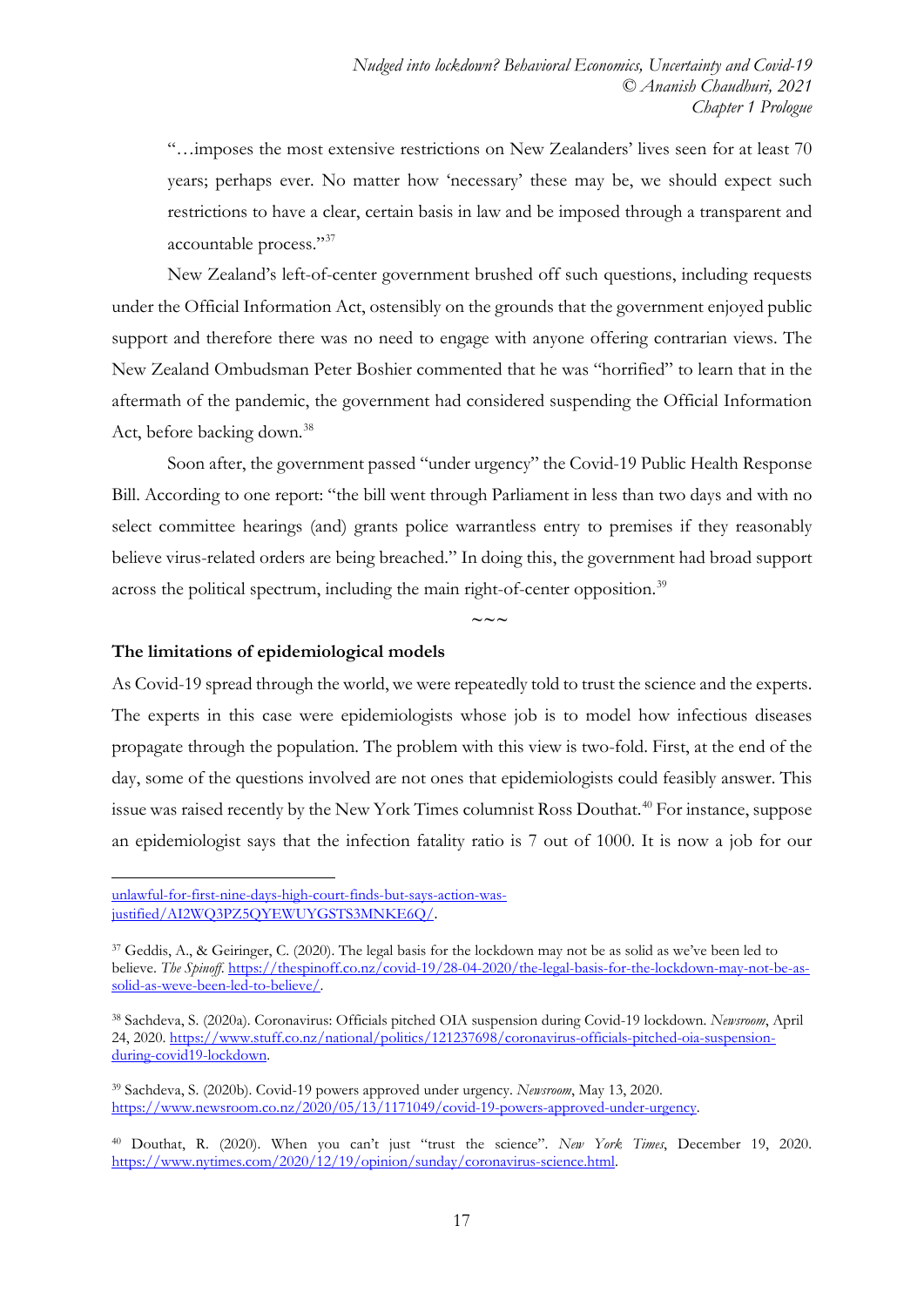elected representatives to figure out what to do with this number. Is this high or low? How does it compare to other risks that we face in our day to day lives?<sup>[41](#page-17-0)</sup> What and how much are we willing to sacrifice to reduce this number further, knowing fully well that it is impossible to get this number down to zero; that the number does not need to be driven down to zero; that it is costly to try and drive this risk down and that those costs rise exponentially as we try? $42$ 

Second, the epidemiological models that were being used to predict rates of infection or mortality rates were seriously incomplete. People undertaking mathematical models of disease propagation, such as Neil Ferguson of Imperial College, are primarily relying on the SIR model proposed by William Kermack and Anderson McKendrick in 1927. SIR stands for "susceptible", "infected" and "recovered" (where in the earliest formulation, "recovered" could mean "recovered live or dead"). In some cases, people refer to a SIRD model where the "R" is for recovered and "D" is for dead. One assumption here is that "recovered" is an "absorptive" state; once someone has recovered, he/she is immune.<sup>[43](#page-17-2)</sup>

At the risk of gross simplification, here is how these models operate. On day one, you have a population of people who are all susceptible to a disease. These people then go about their lives. On day two, a proportion of these people become infected, while others do not. Some of the infected recover, while others die. But those who are infected go on to infect others, and so the disease propagates within the community. Over time, the proportion of those who are susceptible decreases, and the proportion of those who are infected (and either recovered or died) increases.

<span id="page-17-0"></span><sup>&</sup>lt;sup>41</sup> I recently had an extended debate with a colleague who is an internationally renowned scientist. He is very much in favor of lockdowns since he believes that the cost of community infection is very high and he obviously assigns a large probability to the risk of Covid-19 getting out into the community. So, when it comes to Covid-19, he appears to be extremely risk-averse; yet, his passion is rock climbing, an inherently risky sport! Clearly there is some cognitive dissonance here, where he is risk averse in one sphere and risk loving in another. My point is that these are no longer epidemiological questions, but rather, relates to intrinsic individual and social preferences that lie beyond the expertise of epidemiologists.

<span id="page-17-1"></span><sup>42</sup> According to an October 2020 report from the Imperial College London, there is a striking difference in the mortality rates between high-income countries with generally older populations and low-income countries where the population tends to skew younger. The underlying risk may be as high as 1% (1 in 100) in richer countries with older populations but as low as 0.2% or 2 in 1000 among low-income countries where the median age is much lower. [https://www.imperial.ac.uk/news/207273/covid-19-deaths-infection-fatality-ratio-about/.](https://www.imperial.ac.uk/news/207273/covid-19-deaths-infection-fatality-ratio-about/) So, even if it makes sense to enact stringent lockdowns in high-income countries, does it make so in low-income ones? In low-income countries, there are myriad other easily preventable diseases that claim more lives than Covid-19. Many of these such as Malaria, Dengue or Cholera claim the lives of many children and young. Should these countries be devoting scarce resources to fight Covid-19 when these resources could be used to fight other diseases? These are no longer questions for epidemiologists but pose significant moral and ethical debates.

<span id="page-17-2"></span><sup>&</sup>lt;sup>43</sup> This assumption is currently up for debate. A recent (non-peer reviewed study from New Zealand) suggests that certain antibodies against Covid-19 stay in the blood for up to 8 months following mild to moderate infection. Whitcombe, A. et al. (2020). Comprehensive analysis of SARS-CoV-2 antibody dynamics in New Zealand. *MedRxiv*. doi:https://doi.org/10.1101/2020.12.10.20246751.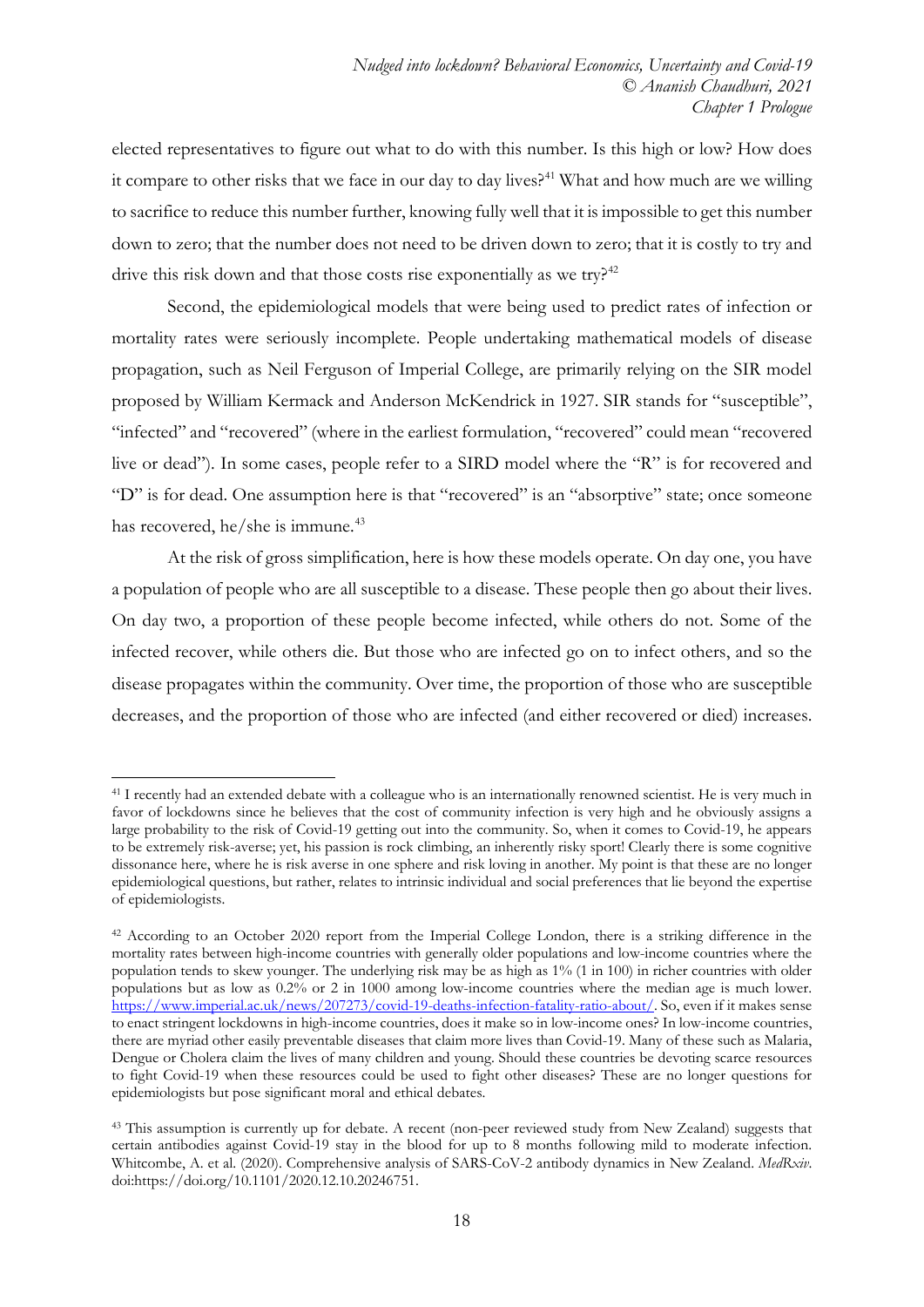The process continues till a large enough proportion of the population is infected and the disease cannot find any new hosts. When this happens, we say that the population has acquired "herd immunity". But models like these depend crucially on assumptions. What is the reproduction rate; meaning how quickly does the infection spread? How frequently are people meeting each other and what is the probability that any meeting between an infected and a non-infected person will result in the latter being infected? And so on.

So far so good; the problem starts with the fact that in the SIR model, these probabilities are considered fixed. So the rate at which people get infected or the rate at which they recover is unchanging over time. But this is not quite accurate. As people get to hear about the disease and change their behavior to some extent, as some wear masks, some self-isolate, some wash their hands more frequently, some work from home, some stay away from visiting elderly relatives, the probabilities change continually.

Now, even if you make appropriate adjustments to the probabilities, most SIR models were essentially comparing two binary benchmarks: locking down or letting it rip. But in reality, we have a continuum of choices available. In order to accommodate those choices, one needs more elaborate models; models that incorporate theories of human decision making into the standard SIR models. Once we do that, the limitations of the simplistic lockdown approach becomes obvious. A number of people have undertaken such comparisons to show that when one accounts for a variety of intermediate interventions, the outcomes are far better than either complete lockdown or complete lack of intervention.

A group led by Martin Eichenbaum at Northwestern University were one of the early ones undertaking such work. By their very nature, this type of work tends to be quite mathematical, and therefore, complex. So, I am going to try and provide a sketch of the underlying ideas. Here is where models incorporating human decision-making start to deviate from standard SIR models. Even though people understand the health risks associated with market activity, behavior in pandemics generate a collective action problem much like pollution. Collectively, we are all better off if we all stay home, but if everyone else stays home, then it does not make a big difference if one person goes out and about in order to engage in social and/or commercial activities. But this person's activities actually increases the risk of infection for everyone else. But, if it is individually rational for one person to do so, then it must be individually rational for everyone else to do so as well. In this case, we get unabated infection transmission.

So, the primary focus of policy needs to be on reducing this negative externality of individual behavior. Most governments have proceeded as if the only way to do so is to implement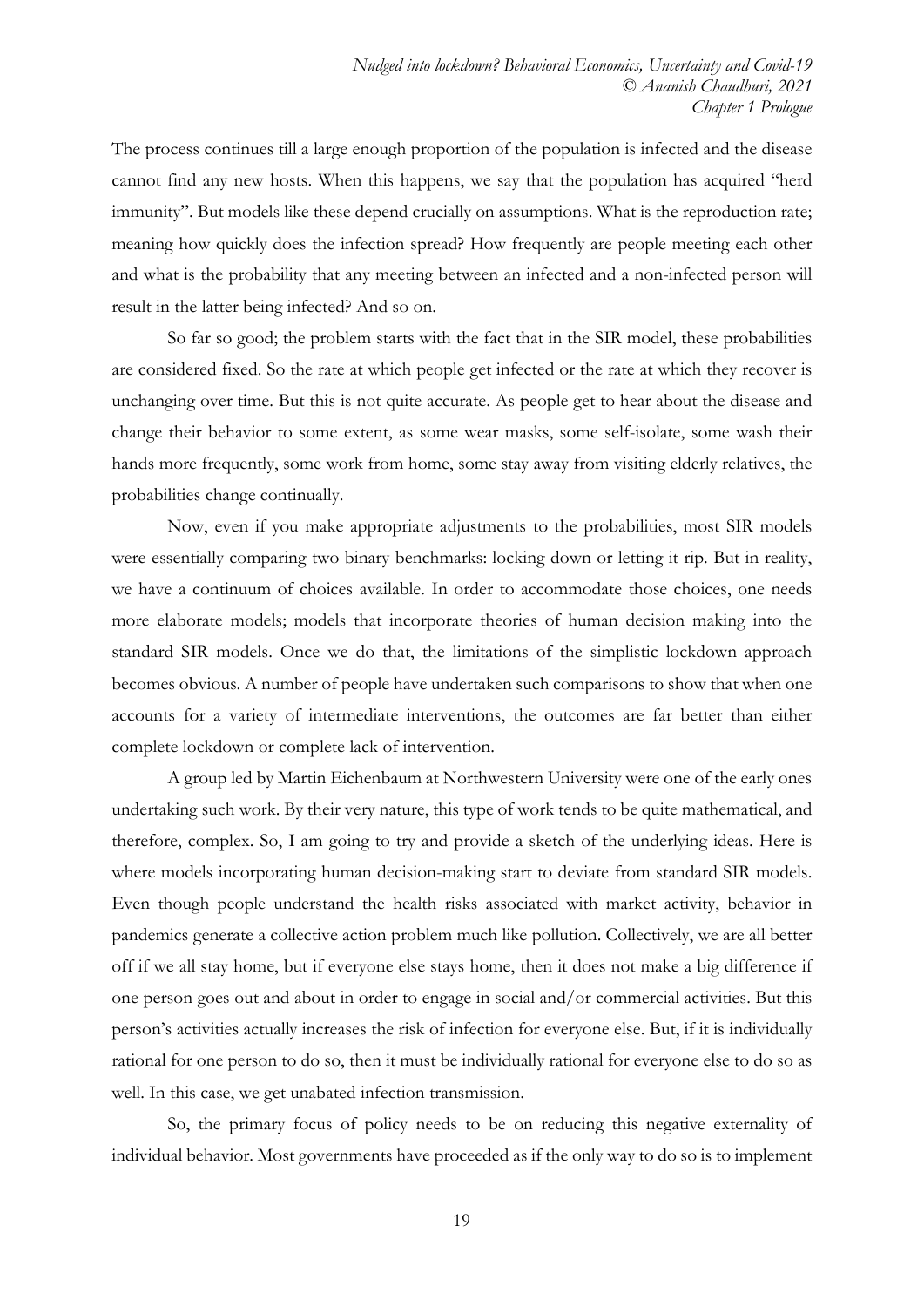lockdowns. The problem of course is that these lockdowns may need to be long lasting and cause significant economic damage.

Eichenbaum and colleagues suggest that one natural intermediate step is testing people for their health status and then quarantining the infected. At any point in time, the population consists of people who are either infected or not. But the problem is that neither the government nor the people themselves know for sure who is infected and who is not. Those who are already infected have less of an incentive to remove themselves from the population compared to those who are not infected and therefore susceptible.

Now suppose that test results are used to implement the following simple-quarantine policy: infected people are not allowed to work and receive temporary benefits from government but they are allowed to engage in non-economic social interactions. Eichenbaum and colleagues refer to these policies as "smart containment". One could go a step farther and have "strict containment" which restricts infected people from non-economic social interactions too.

These are mere examples and there may be other options. The point to note is that Eichenbaum and his colleagues show that such selective containment techniques do much better on the aggregate compared to either indiscriminate lockdowns or no intervention at all. Countries like Taiwan and South Korea followed policies along these lines based on rapid testing and contact tracing. Like all models, the Eichenbaum et al. approach has drawbacks. Their results also depend crucially on assumptions underlying different values. But the big advantage to their model is that they are a step ahead of the more simplistic SIR models since they embed models of human behavior within the SIR framework.

One major conclusion from Eichenbaum et al.'s work is that the returns to improving testing and contact tracing abilities are massive. It is also the case that work such as this or that carried out recently by V.V. Chari of Minnesota and colleagues are providing nuanced and sophisticated alternatives to lockdowns that go a long way towards total harm minimization without having to resort to indiscriminate lockdowns.<sup>[44](#page-19-0)</sup>

<span id="page-19-0"></span><sup>44</sup> In New Zealand, early in 2020, Sam Morgan, the founder of Trade Me (New Zealand's version of eBay) suggested something along these lines when he recommended that the government invest resources in rapidly developing bluetooth enabled Covid Cards that would make it a lot easier to undertake contact tracing. However, this did not happen. In September 2020, Morgan stepped down from the government's Covid-19 response team and expressed frustration at the lack of action in this area. The Minister in charge at that point commented that mandatory Covid Cards of this type would be "the last resort". It was not quite clear why indiscriminate lockdowns were considered acceptable but universal Covid Cards a bridge too far by the government. See Pullar-Strecker, T. (2020). Sam Morgan gives up on CovidCard in frustration with Ministry of Health. *Stuff*, September 1, 2020.

[https://www.stuff.co.nz/business/122626522/sam-morgan-gives-up-on-covidcard-in-frustration-with-ministry-of](https://www.stuff.co.nz/business/122626522/sam-morgan-gives-up-on-covidcard-in-frustration-with-ministry-of-health)[health.](https://www.stuff.co.nz/business/122626522/sam-morgan-gives-up-on-covidcard-in-frustration-with-ministry-of-health)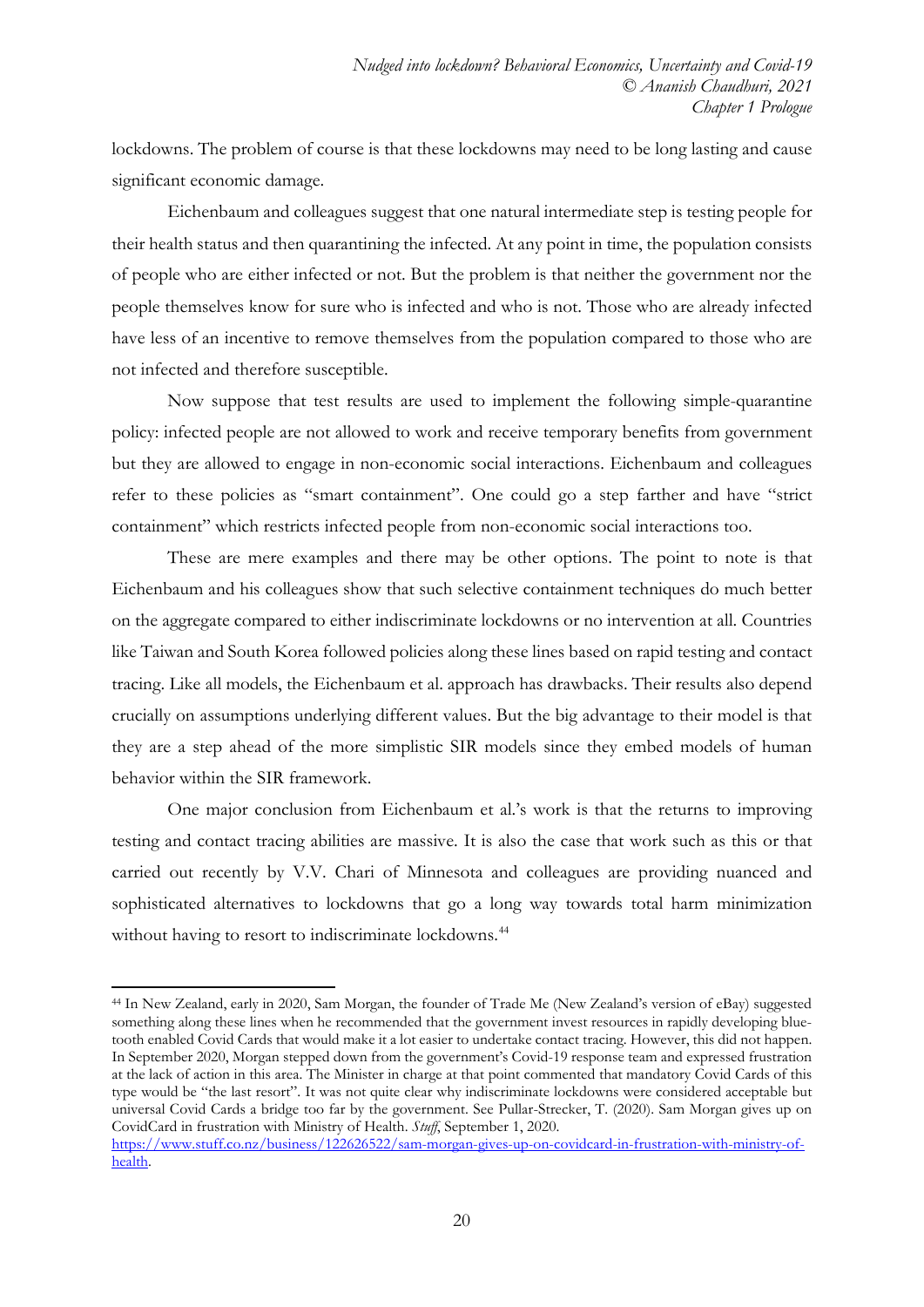This type of analysis is based on the recognition of trade-offs and opportunity cost; yes Covid-19 is a threat that needs to be dealt with. But focusing on this exclusively and diverting all our physical, human and cognitive resources to tackling Covid-19 means that we would necessarily have to take those resources away from alternative uses. Surprisingly, or maybe not surprisingly, while making this argument was often tantamount to heresy in many places, this was not the case in and around economists. Economists as a clan may have their flaws, but trade-offs, scarcity and opportunity costs are their bread-and-butter. Economists realize that resources are finite and devoting them to one area means taking them away from another; so even when economists disagreed on policy prescriptions or in their risk assessments of how deadly Covid-19 was (some were "base-raters" while others were "exponential growthers"), by and large they all conceded the opportunity cost argument; they all appreciated the distinction between identified lives and statistical lives.

 $\sim\sim\sim$ 

Finally, a discerning reader will be well within his or her rights to ask: It is easy for you to pontificate at length. If you are so opposed to lockdowns, then what would you have done, while making decision in the midst of the whirlwind. My response is two-fold. First, as noted above, my position is based on minimizing total costs. It might take time and resources to get effective contact tracing systems in place; though I note that Taiwan and South Korea seem to have achieved this quite expeditiously. My reading of the evidence suggested that most countries around the world could have responded with restrictions on large gatherings, along with good hygiene and mask wearing. This strategy seems to have succeeded quite well for Japan, which, of course, like Taiwan, has the benefit of being an island. This would have almost certainly meant more lives lost to Covid-19 in some countries, but the total cost in terms of lives lost to Covid-19 plus lives and livelihoods lost to other causes would have been the smallest. I wrote this in April 2020 and so this is not based on hind-sight.<sup>[45](#page-20-0)</sup>

My second response is that I was more open to lockdowns than might appear. All I wanted was for someone to crunch the numbers and show me when the net benefit of such policies exceeded the cost; under what assumptions? Why was there such insistence on two binary options: lockdown or let it rip? Why was there such little willingness to concede that there is a continuum of responses and that it makes sense to examine which one is better in a particular context? Is the optimal response for islands like Japan and New Zealand the same as that for land-locked countries

<span id="page-20-0"></span><sup>45</sup> Chaudhuri, A. (2020a). A different perspective on Covid-19. *Newsroom*, April 8, 2020. [https://www.newsroom.co.nz/ideasroom/2020/04/08/1119994/a-different-perspective-on-covid-19.](https://www.newsroom.co.nz/ideasroom/2020/04/08/1119994/a-different-perspective-on-covid-19)